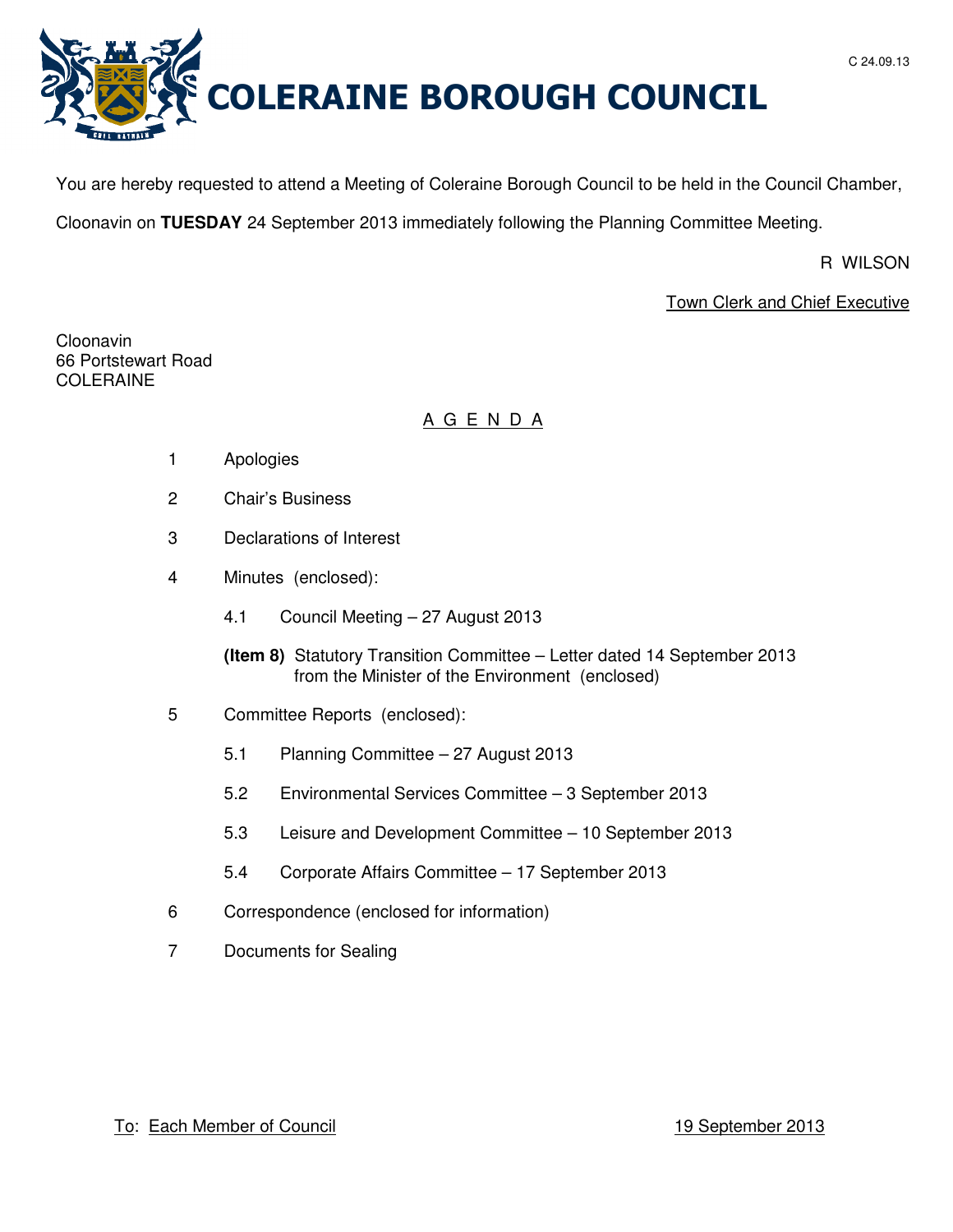**Page No** 

# COLERAINE BOROUGH COUNCIL

# COUNCIL MEETING 24 SEPTEMBER 2013

# MINUTES BOOKLET

# **CONTENTS**

**Council Meeting – 27.08.13 2-7 Planning Committee Meeting – 27.08.13** 8-10 Environmental Services Committee Meeting - 03.09.13 **11-15** Leisure and Development Committee Meeting - 10.09.13 **16-19 Corporate Affairs Committee Meeting - 17.09.13 20-23**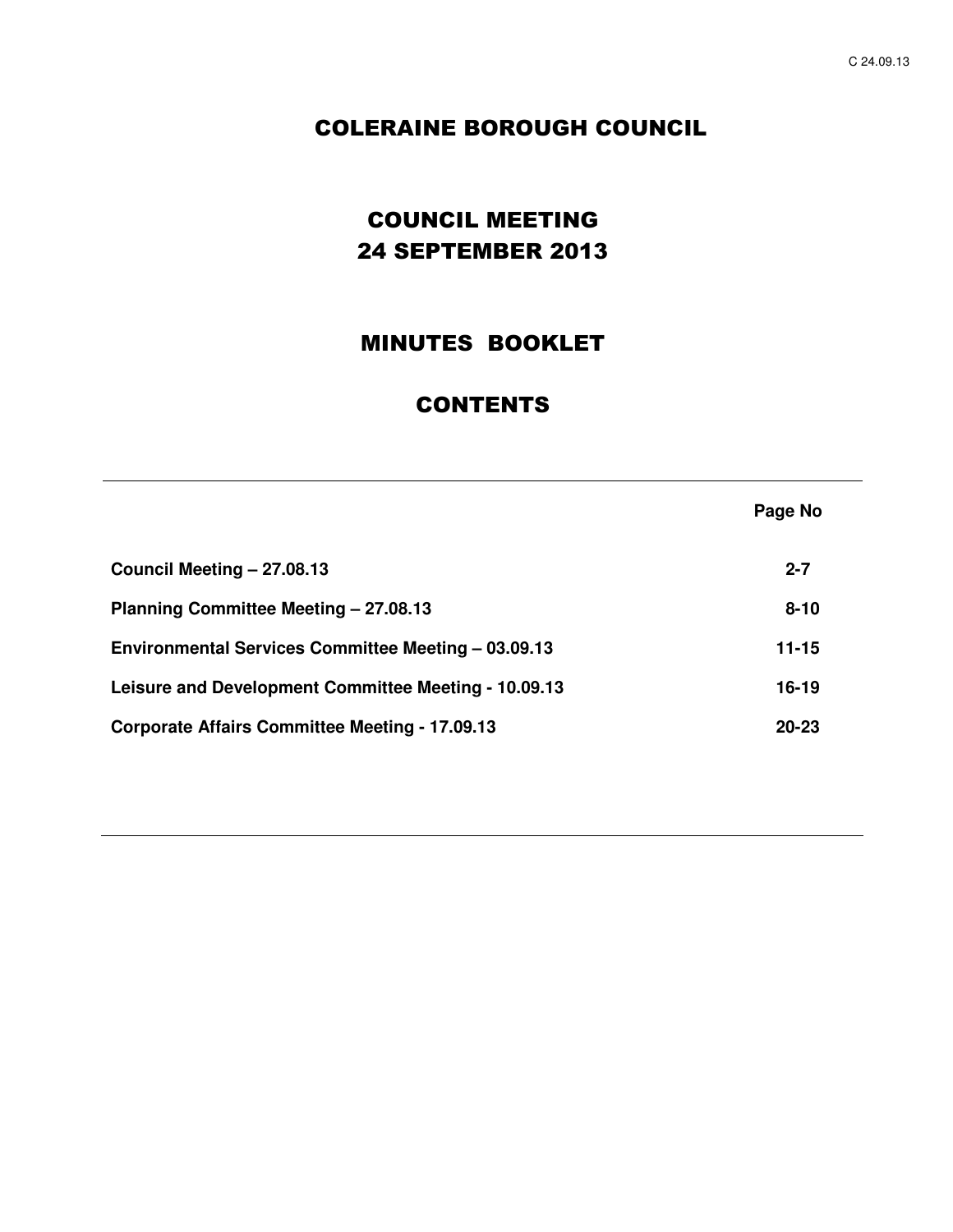| <b>Meeting</b> | <b>Council</b>                                                                                                                                                                                                        |
|----------------|-----------------------------------------------------------------------------------------------------------------------------------------------------------------------------------------------------------------------|
| Date and Time  | 27 August 2013 at 3.15pm                                                                                                                                                                                              |
| Location       | Council Chamber, Cloonavin                                                                                                                                                                                            |
| <b>Chair</b>   | The Mayor, Councillor D Harding                                                                                                                                                                                       |
| <b>Present</b> | The Deputy Mayor, Councillor M Fielding                                                                                                                                                                               |
|                | Aldermen M Bradley, W Creelman, M Hickey, N Hillis and<br>J McClure                                                                                                                                                   |
|                | Councillors C Alexander, C Archibald, D Barbour, Y Boyle, S Cole,<br>P Fielding, B Fitzpatrick, R Holmes, W King, R Loftus, D McClarty<br>and G McLaughlin                                                            |
| In Attendance  | Town Clerk and Chief Executive, Corporate Director of Environmental<br>Services, Corporate Director of Leisure and Development, Head of<br>Development Services, Regeneration Manager and Administrative<br>Assistant |

## **1 APOLOGIES**

Apologies were recorded for Councillors G Duddy, W McCandless and A McQuillan.

## **2 CHAIR'S BUSINESS**

#### **2.1 Welcome**

The Mayor welcomed everyone to the Meeting and extended a special welcome to Councillor McClarty on his return after his recent illness.

# **2.2 Sympathy**

 The Mayor advised Members that he had sent a letter of sympathy to Councillor Duddy following the death of his father.

#### **3 'IN COMMITTEE'**

It was agreed that a number of items be considered 'In Committee' at the end of the Meeting.

## **4 MINUTES**

The Minutes of the Council Meeting of 23 July 2013 were confirmed and signed.

#### **4.1 Remuneration Panel**

The Mayor commented on the successful event held at Flowerfield on 20 August 2013 when the Remuneration Panel met with Councillors within the cluster. Thanks were extended to all Members who had attended. Members were encouraged to submit responses to the Remuneration Panel.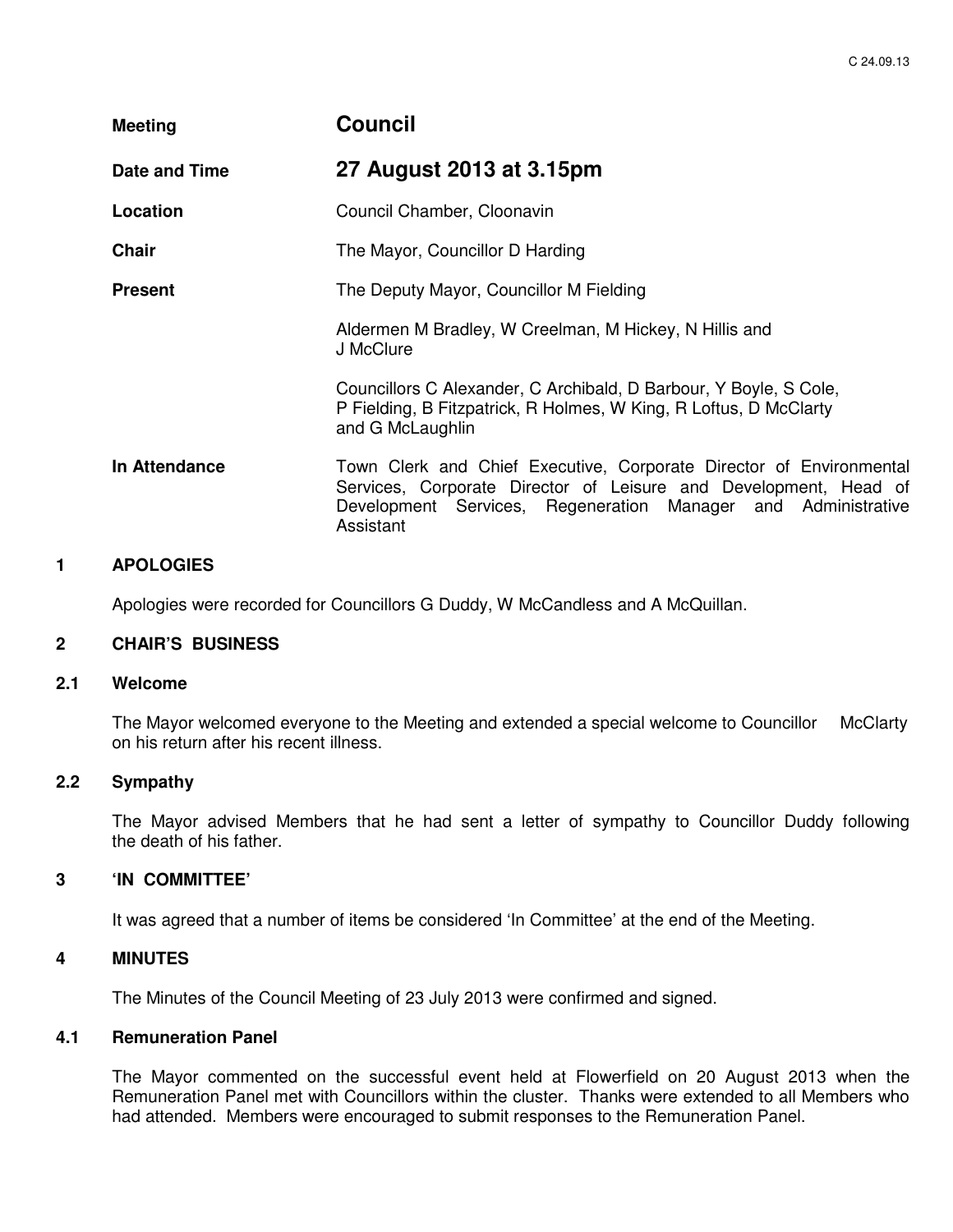## **4.2 Roadworks**

 Reference was made to the disruption in traffic through the major roadworks being carried out in the area, particularly on the Sandelford Bridge.

 It was noted that a letter of response from the Roads Service had been included in correspondence. The Divisional Roads Manager had detailed the current work being carried out on the Bridge and the complexities of the improvements.

 Following discussion it was agreed that representatives from Roads Service and the P.S.N.I. be invited to attend a future meeting of Council for dialogue on future plans.

## **5 COMMITTEE REPORT**

 The Chair, Alderman Creelman, moved the adoption of the Planning Committee Report; this was duly seconded by Alderman McClure.

## **6 LEISURE AND DEVELOPMENT SERVICES' REPORT**

The Report of the Corporate Director of Leisure and Development was considered (previously supplied).

#### **6.1 Coleraine Museum Accreditation Phase 3**

Consideration was given to the Accreditation policies and policy statements required for Coleraine Museum Accreditation Phase 3 as detailed in the Report.

### **Agreed:**

That Council approve the adoption of the following:

- Collections Development Policy
- Documentation Policy Statement
- Care and Conservation Policy Statement
- **Learning and Access Policy**

Councillor McClarty left the Meeting.

#### **6.2 The Future of Vehicle Licensing Services in Northern Ireland Driver and Vehicle Licensing Agency (DVLA) Public Consultation**

Councillor P Fielding joined the Meeting during discussion on this item.

The Head of Development Services outlined the present situation regarding the DVLA's proposal to centralise its services in Swansea resulting in the closure of offices around Great Britain and also in Northern Ireland. Coleraine, being the main Driver and Vehicle Agency (DVA) office, could lose approximately 235 jobs and the cumulative impact on the local economy would be severe.

 A public consultation on the future of vehicle licensing in Northern Ireland had been launched by DVLA with a closing date for comments of 11 September 2013.

#### **Agreed:**

That Council respond to the DVLA consultation appealing that DVA services in Northern Ireland and Coleraine in particular are maintained.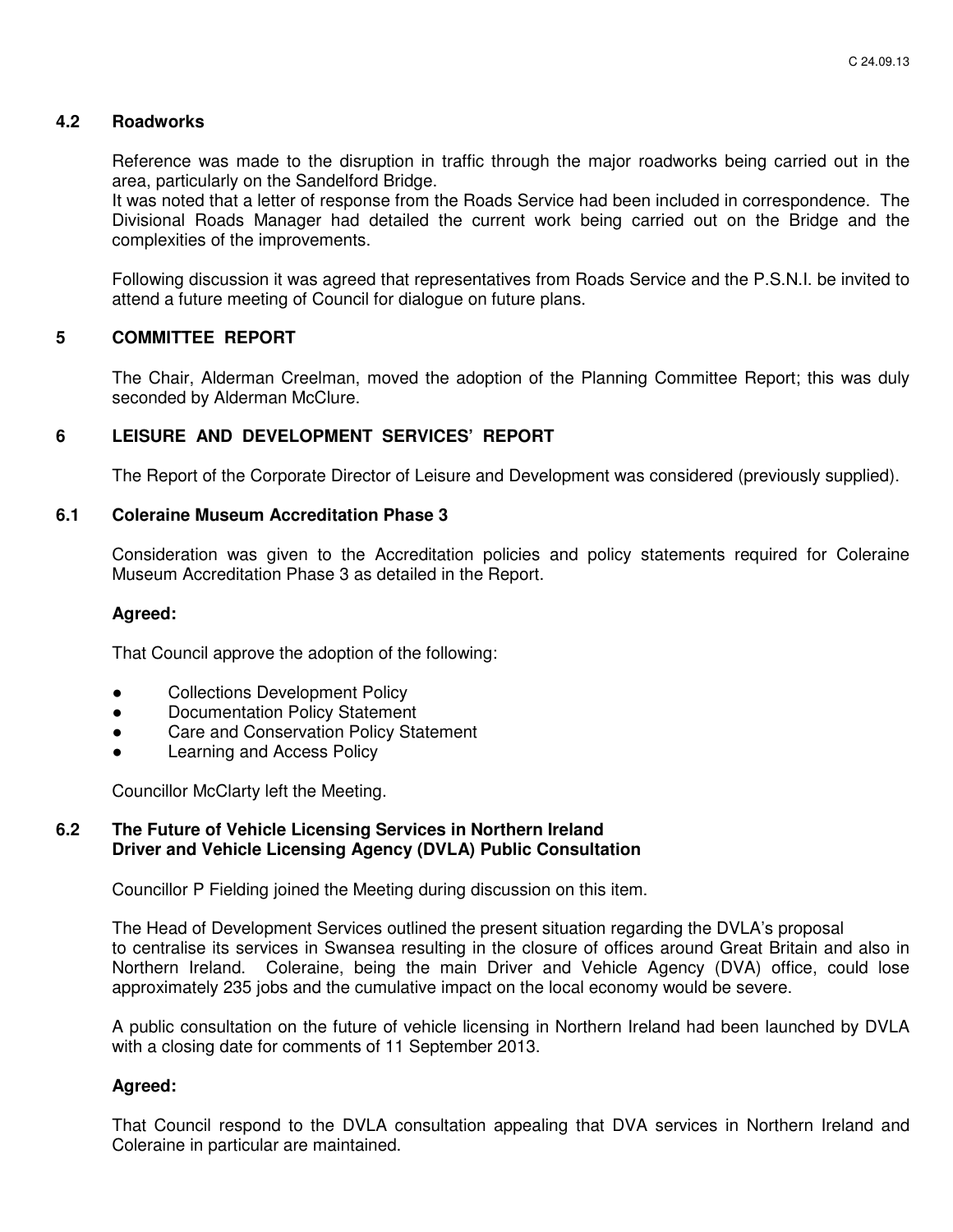The Head of Development Services would liaise with the DVA and submit a response on behalf of Council. The response would be circulated to Members.

## **6.3 For Information**

Members noted information on the following topics, as detailed in the Report:

- **Causeway Museum Service**
- Northern Ireland International Airshow The Corporate Director of Leisure and Development provided an update for members
- Portrush Regeneration Group

## **7 CHIEF EXECUITVE'S REPORT**

Consideration was given to the Report of the Chief Executive (previously supplied).

## **7.1 For Information**

Members noted information on the following topics, as detailed in the Report:

- **Finance**
- Review of Public Administration
- Members' Services

Councillor McClarty left the Meeting.

## **8 NOTICE OF MOTION**

 The undernoted Motion had been submitted by Alderman Hillis, Councillors Barbour, Harding (Mayor), King and McCandless:

 "In accordance with Coleraine Borough Council's Standing Orders 8 and 10, we the above named Members wish to give due notice that we wish to rescind the decision of Coleraine Borough Council on 23 July 2013 regarding the review of public administration in relation to the Statutory Transition Committee, specifically which method of nomination to use and to nominate accordingly."

 Alderman Hillis spoke on the Motion and sought Members' support. The Motion was seconded by Councillor Holmes.

 On being put to the Meeting the Motion was carried, ten Members voting in favour and no one voting against.

 The Chief Executive advised Members that, due to difficulties in a number of Statutory Transition Committees, the Minister may revisit certain aspects of the guidelines or legislation.

Following discussion it was proposed by Alderman Hillis and seconded by Councillor Holmes:

 That Council select five Members on the d'Hondt basis of the current party strength and if the Minister required the d'Hondt basis of the 2011 Election then Council should revert to the original decision agreed on 23 July 2013.

As an amendment it was proposed by Councillor Fitzpatrick and seconded by Councillor Archibald:

That Council nominate individual Members.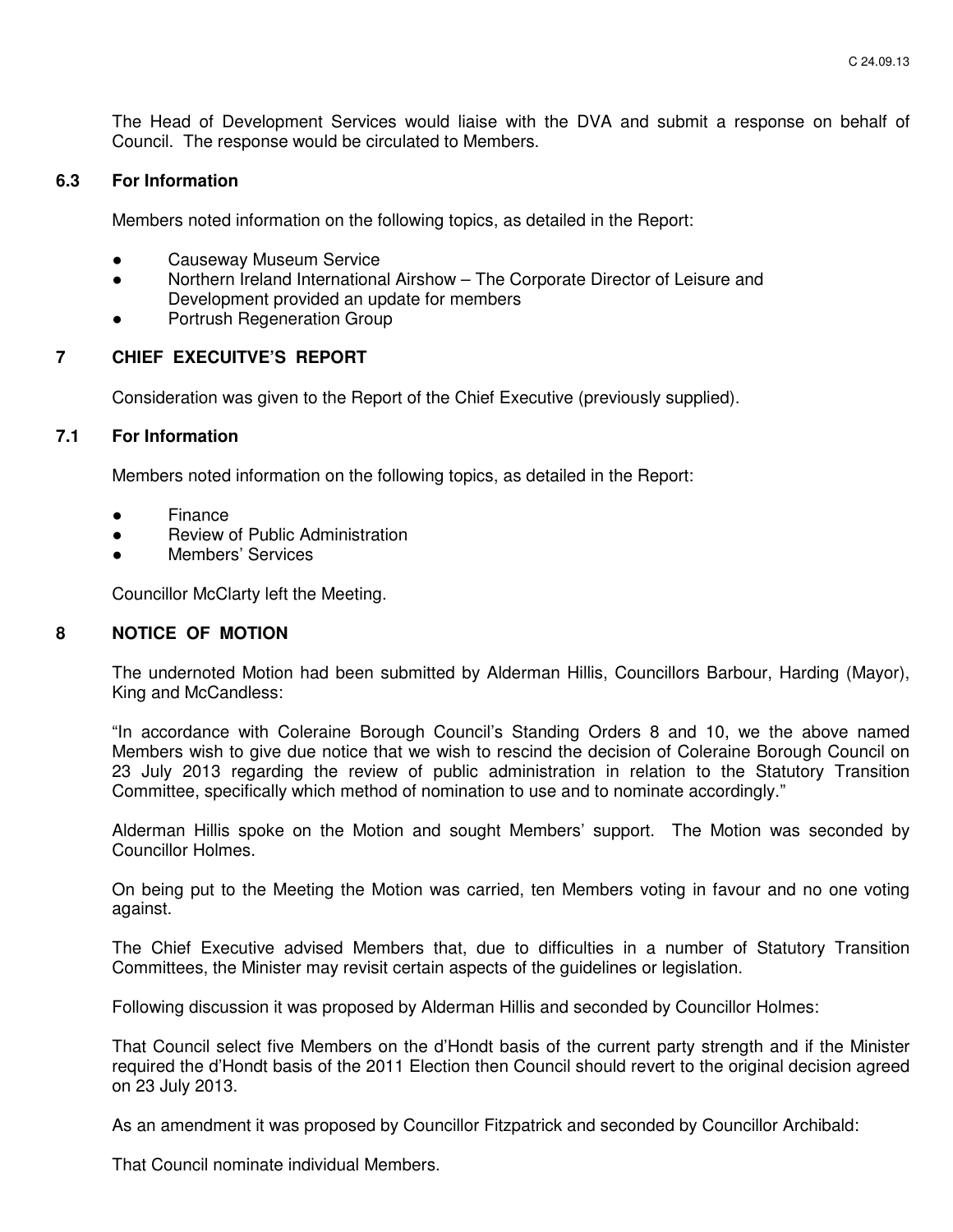At this stage of the Meeting it was agreed to have a five minute adjournment.

 On the Meeting being resumed the amendment was lost, three Members voting in favour and six Members voting against.

 The substantive motion was then put to the Meeting and it was carried, eight Members voting in favour and two Members voting against.

 The Chief Executive advised he would be writing to the Minister regarding the change and the political parties involved were asked to submit names of Members as soon as possible. The Mayor thanked Members for the exemplary way in which this matter had been dealt with.

## **9 CORRESPONDENCE**

Consideration was given to the following correspondence (previously supplied).

a) Letter dated June 2013 from the Social Security Agency re Important Welfare Reform Update

 b) Letter dated 16 July 2013 from Strabane District Council re the Impact of Removal of Lottery Terminals on Rural Businesses

- c) Letter of response dated 7 August 2013 from Roads Service re Timing of Network Infrastructure Works
- d) Letter dated 7 August 2013 from Mrs D F Murphy, Carrickfergus re Visit to Portrush

 e) Bulletin from the District Electoral Areas Commissioner re Public Inquiries in relation to the Provisional Recommendations for the District Electoral Areas in Northern Ireland

Councillor Fitzpatrick left the Meeting.

## **10 DOCUMENTS FOR SEALING**

Resolved:

That the following documents be sealed:

|                | Contract (in triplicate)        | Council and Hawthorn Heights Ltd. - Village<br>Renewal Environmental Improvements, Articlave |
|----------------|---------------------------------|----------------------------------------------------------------------------------------------|
| 2              | Contract (in duplicate)         | Council and AMS Ltd. - Millburn Community<br>Centre extension and alterations                |
| 3              | Contract (in duplicate)         | Council and Hawthorn Heights Ltd. -<br>New Play Park, Ballysally                             |
| $\overline{4}$ | Contract (in duplicate)         | Council and Fox Building & Engineering Ltd. -<br>Millburn and Articlave Multi-use Games Area |
| 5              | Assignment (in duplicate)       | Council to C & S Magee – Land at Rear of 8<br>Somerton Lodge, Coleraine                      |
| 6              | Transfer of Land (in duplicate) | Council to $E \& E$ Nellins – Land at 27 Ardbeg<br>Drive, Coleraine                          |
| 7              | Contract (in duplicate)         | Council and Lagan Construction Ltd. - Castlerock<br>and White Rocks EI Scheme                |
|                |                                 | Grant of Right of Burial – Deeds Register                                                    |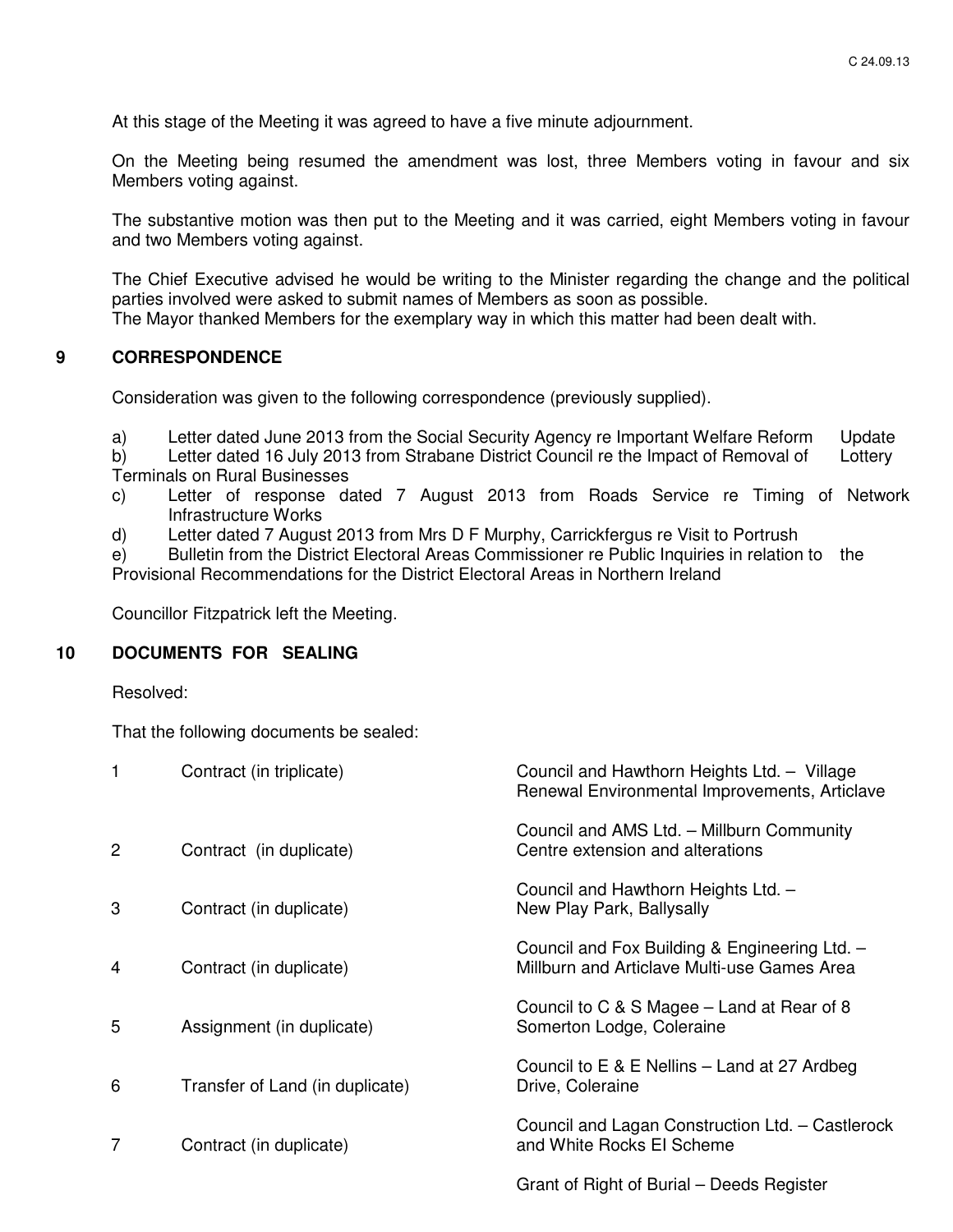8 Cemetery Titles **Nos.** 4035 – 4044 inclusive:

| Agherton    | ッ |
|-------------|---|
| Ballywillan | 2 |
| Coleraine   | З |
| Kilrea      |   |
| Portstewart | З |
|             |   |

## **11 ANY OTHER BUSINESS**

#### **11.1 Paving Stones Tribute – First World War**

Reference was made to the Paving Stones tribute for First World War Victoria Cross recipients. The Corporate Director of Leisure and Development was asked to investigate if there were any eligible recipients in the Borough.

#### **11.2 Study Trip – Magilligan Prison**

An update was requested on the proposed Study Trip to Magilligan Prison. The Chief Executive would investigate the matter.

## **11.3 Camper Van Facility - Portrush**

The Corporate Director of Leisure and Development would provide an update on the current position regarding the camper van facility in Portrush.

#### **11.4 Parking Spaces – Portrush**

Reference was made to the shortage of parking spaces in and around Portrush.

The Chief Executive advised Members that the matter was currently being addressed.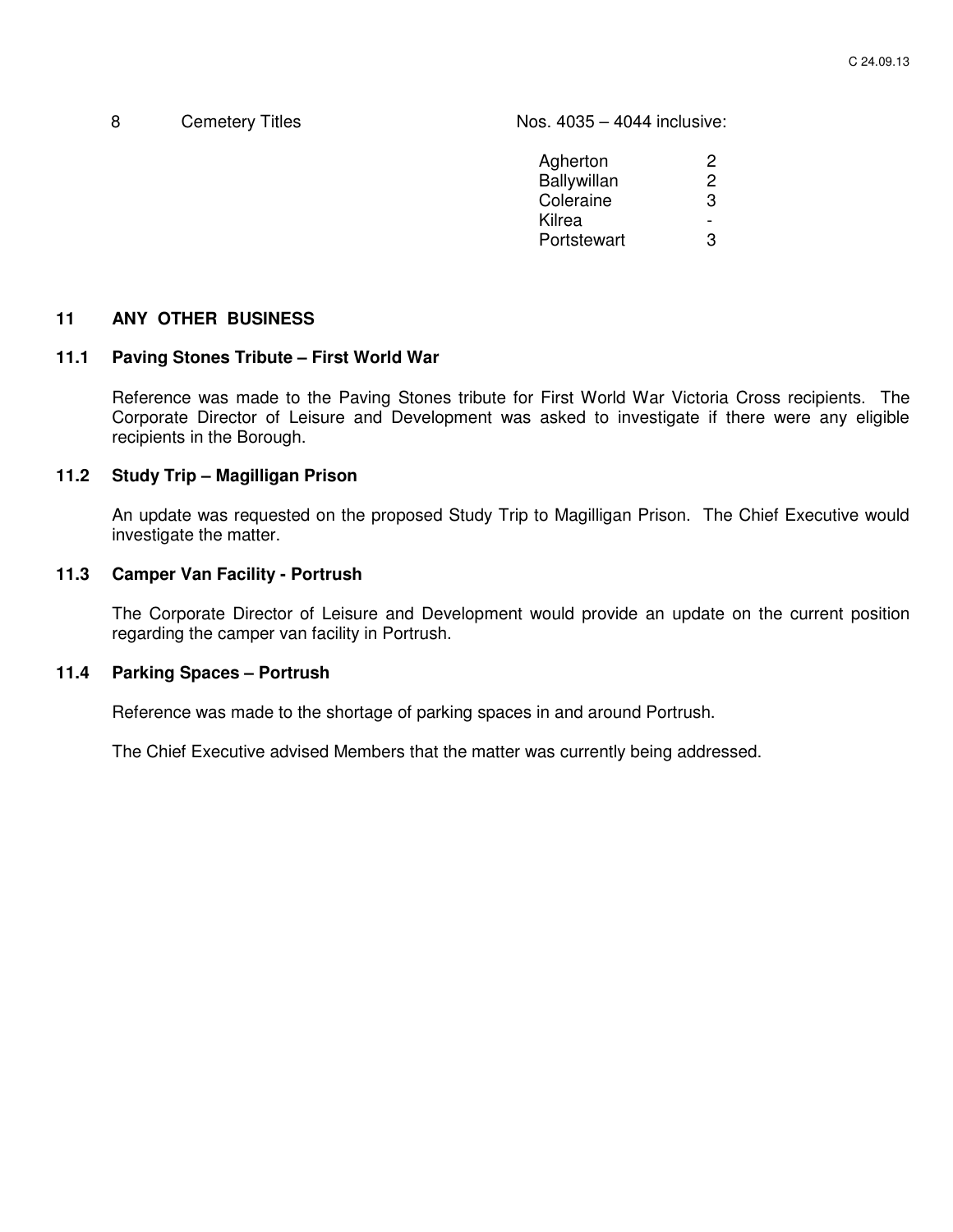| <b>Meeting</b> | <b>Planning Committee</b>                                                                                                                      |
|----------------|------------------------------------------------------------------------------------------------------------------------------------------------|
| Date and Time  | 27 August 2013 at 2.30pm                                                                                                                       |
| Location       | Council Chamber, Cloonavin                                                                                                                     |
| <b>Chair</b>   | Alderman W Creelman                                                                                                                            |
| <b>Present</b> | The Mayor, Councillor D Harding, The Deputy Mayor, Councillor<br>M Fielding                                                                    |
|                | Aldermen M Bradley, M Hickey, N Hillis and J McClure                                                                                           |
|                | Councillors C Alexander, C Archibald, D Barbour, Y Boyle, S<br>Cole, B Fitzpatrick, R Holmes, W King, R Loftus, D McClarty and<br>G McLaughlin |
| In attendance  | Mr M Wilson, Planning Service, Principal Administrative Officer<br>and Administrative Assistant                                                |

#### **1 APOLOGIES**

Apologies were recorded for Councillors G Duddy, P Fielding, W McCandless and A McQuillan.

#### **2 CHAIR'S BUSINESS**

The Chairman welcomed everyone to the Meeting and extended a special welcome to Councillor McClarty on his return after his recent illness.

Councillor McClarty said that he was delighted to be back and thanked everyone for the good wishes he had received over the past few months.

#### **3 PLANNING APPLICATIONS**

A list of eighteen applications was presented for consideration (previously supplied).

#### **3.1 Applications Deferred from Previous Meeting**

**Application D1 C/2007/0172/F** - Apartment development of 3 blocks (36 units). 2 blocks addressing Mountsandel Road. D1 and D2 (2.5 storeys to Mountsandel Road). 1 block addressing River Bann – D3 (4 storeys and carparking). Total no. of apartments 36. Access from Mountsandel Road. At 23 Mountsandel Road, Coleraine for Kennedy Group Properties.

The opinion of the Planning Service was to refuse. Agreed.

**Application D2 C/2009/0561/F** 48 room nursing and palliative care home and associated site works off Strand View Cottages, Castlerock for NI Healthcare.

The opinion of the Planning Service was to approve. Agreed.

**Application D3 C/2012/0084/F** Proposed replacement dwelling (change of house type from previously approved application C/2008/0277) at 58 Burnside Road, Portstewart for Mr and Mrs McPeak.

The opinion of the Planning Service was to approve. Agreed.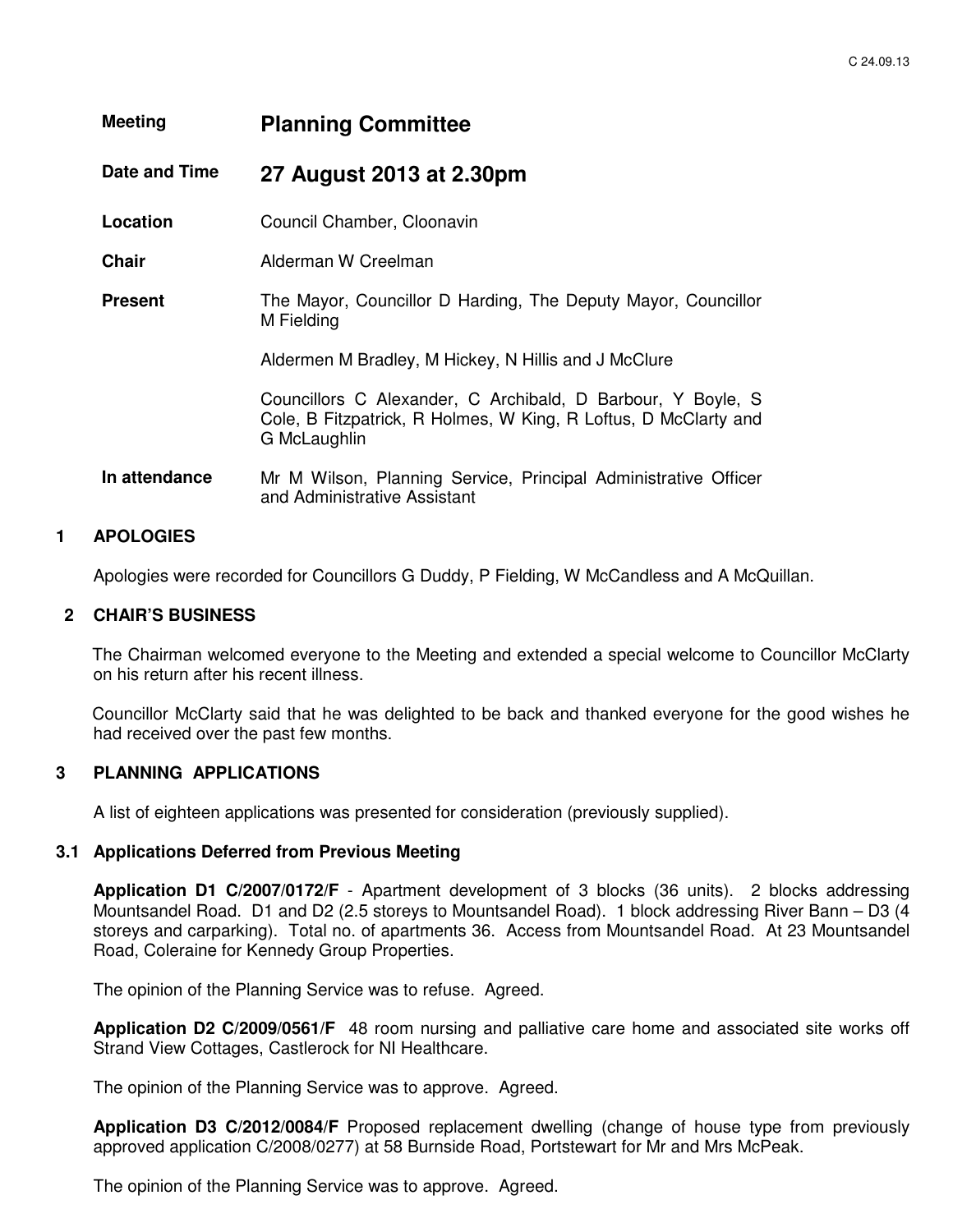**Application D4 C/2012/0269/F** Replacement of existing vacant dwelling with proposed single dwelling house with attached garage at 41 Temple Road, Garvagh for Higgins Brothers.

The opinion of the Planning Service was to approve. Agreed.

**Application D5 C/2012/0428/F** Farm diversification to provide paintball game zones, associated parking and changing/storage facilities to replace existing fishing shelter 150m south east of 39 Ballylagan Road, Coleraine for Mr D Campbell.

 The opinion of the Planning Service was to approve. It was proposed by Councillor McClarty and seconded by Councillor Fitzpatrick that the application be referred to the Minister of the Environment.

On being put to the meeting the proposal was carried, four members voting in favour and no one voting against.

**Application D6 C/2013/0049/F** Proposed internal re-configuration, ground floor extension and replacement of flat roof to pitched roof with additional accommodation within for Colin and Sheenagh Fletcher.

The opinion of the Planning Service was to approve. Agreed.

#### **3.2 New Applications**

Mr Wilson enlarged on the new applications listed on the planning schedule and the recommendations were accepted subject to the following:

**Application C/2013/0071/F** Two storey extension of building in the form of a ground floor and basement at 5 Gortnamoyagh Road, Garvagh for Mr and Mrs J B McNicholl.

The opinion of the Planning Service was to refuse.

Agreed on the proposal of Councillor Loftus and seconded by Alderman McClure that the application be deferred for one month to facilitate an office meeting on the grounds that all material planning considerations had not been assessed.

**Application C/2013/0104/F** Proposed change of use from two storey dwelling to restaurant with first floor extension at West Strand House, 2 Castle Erin Road, Portrush for Mr M Love.

The opinion of the Planning Service was to approve.

It was proposed by Alderman Hillis and seconded by The Mayor that the application be deferred for one month to facilitate an office meeting on the grounds that all material planning considerations had not been assessed.

It was further proposed by Councillor Alexander and seconded by Alderman Hickey that Council support the approval.

On being put to the meeting, the proposal for an office meeting was lost, five members voting in favour and eleven members voting against.

Agreed that the application be approved.

The Deputy Mayor, Councillor M Fielding, arrived at the meeting during discussion on this application.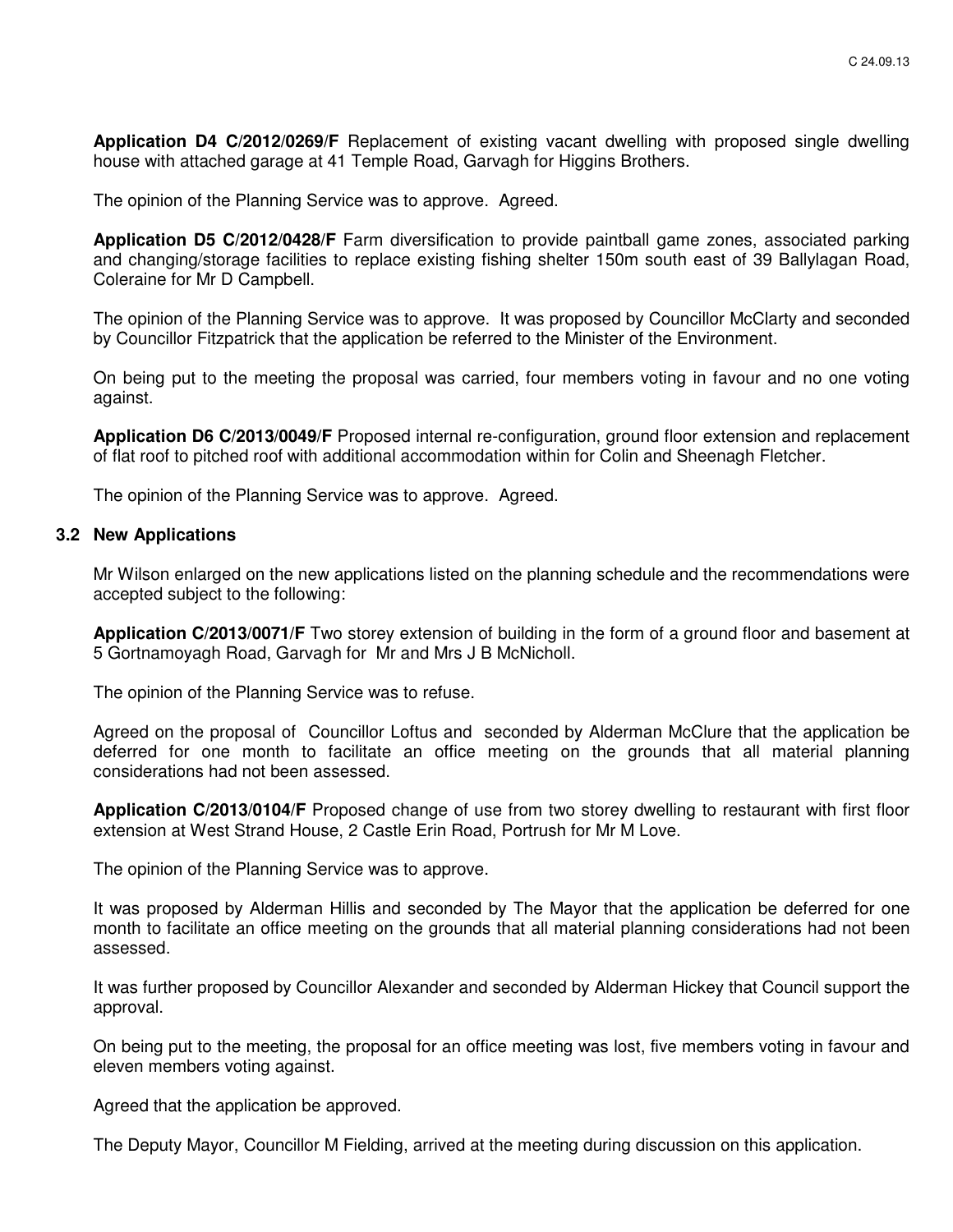**Application C/2013/0136/F** Proposed residential scheme comprising 7 no. apartments and associated car parking, site and access works (reduction in density from 12 no. apartments approved under C/2007/0956/F at Nos. 1, 2, 79a and 79b Causeway Street, Portrush for C and E Developments Ltd.

The opinion of the Planning Service was to approve.

Agreed on the proposal of Councillor Alexander and seconded by the Deputy Mayor that the application be deferred for one month to facilitate an office meeting on the grounds that all material planning considerations had not been assessed.

Alderman M Bradley arrived at the meeting during discussion on this application.

**Application C/2013/0162/O** Proposed dwelling and garage approximately 40m north east of 19 Mullan Road, Kilrea for Mr L Bradley.

The opinion of the Planning Service was to refuse.

Agreed on the proposal of Councillor Loftus and seconded by Alderman Hickey that the application be deferred for one month to facilitate an office meeting on the grounds that all material planning considerations had not been assessed.

**Application C/2013/0193/O** Site for farm dwelling approximately 300m north of 58 Green Road, Castlerock for Mr M Tanner.

The opinion of the Planning Service was to refuse.

Agreed on the proposal of Councillor King and seconded by Alderman Hillis that the application be deferred for one month to facilitate an office meeting on the grounds that all material planning considerations had not been assessed.

**Application C/2013/0230/O** Outline application for off site replacement of existing vacant dwelling under PPS 21 CTY3 at 12 Altikeeragh Lane, Castlerock for Mr J Clarke.

The opinion of the Planning Service was to refuse.

Agreed on the proposal of Councillor King and seconded by Councillor Fitzpatrick that the application be deferred for one month to facilitate an office meeting on the grounds that all material planning considerations had not been assessed.

#### **4 OFFICE MEETINGS**

It was noted that the Office Meetings would be held on Friday 20 September 2013.

## **5 CORRESPONDENCE**

#### **Planning (General Development) (Amendment No. 2) Order (Northern Ireland) 2013**

Read letter from the Department of the Environment, Planning Policy Division, dated 19 August 2013 (previously supplied), informing members that the Statutory Rule entitled "The Planning (General Development) (Amendment No. 2) Order (Northern Ireland) 2013" (S.R. 2013 No. 210) would come into operation on 30 August 2013. Noted.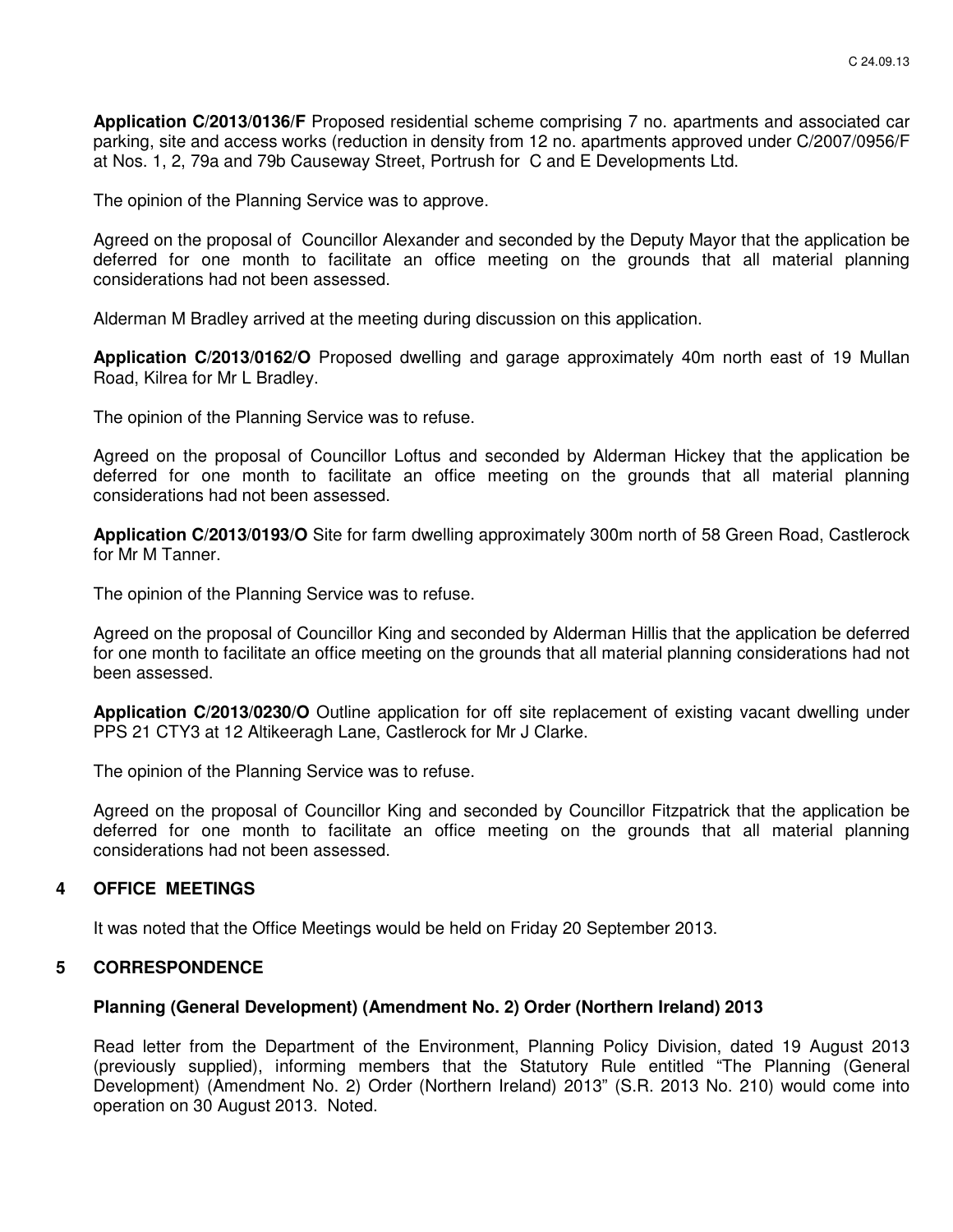| <b>Meeting</b> | <b>Environmental Services Committee</b>                                                                                                                                                                                                                                                                                                                 |  |
|----------------|---------------------------------------------------------------------------------------------------------------------------------------------------------------------------------------------------------------------------------------------------------------------------------------------------------------------------------------------------------|--|
| Date and Time  | 3 September 2013 at 6.30pm                                                                                                                                                                                                                                                                                                                              |  |
| Location       | Loughanhill Depot                                                                                                                                                                                                                                                                                                                                       |  |
| <b>Chair</b>   | Councillor C Archibald                                                                                                                                                                                                                                                                                                                                  |  |
| <b>Present</b> | Alderman M Bradley                                                                                                                                                                                                                                                                                                                                      |  |
|                | Councillors S Cole, G Duddy, B Fitzpatrick, R Holmes, W King and R Loftus                                                                                                                                                                                                                                                                               |  |
| In Attendance  | Town Clerk and Chief Executive, Corporate Director of Environmental<br>Services, Corporate Director of Leisure and Development, Head of<br>Operations, Head of Estates and Facilities, Head of Health and Built<br>Environment, Business Support and Administration Manager (ES),<br>Business Support and Administration Manager (CE), Business Support |  |

#### **1 WELCOME**

The Chairman welcomed everyone to the first Committee Meeting under the new Committee structure.

#### **2 CHAIR'S BUSINESS**

The Chief Executive explained the revised agenda layout and the rationale for the changes.

Assistant (CE).

#### **3 DECLARATION OF INTEREST**

No declarations of interest where stated.

#### **4 ELECTION OF VICE CHAIR**

**Recommended:** On the proposal of Councillor Loftus and seconded by Councillor Fitzpatrick, that Councillor King be elected Vice Chair of the Environmental Services Committee for 2013 – 2014.

#### **5 DATE AND TIME OF MEETINGS**

Members' views were sought on suggested dates and times of Committee Meetings. (Timetable of Meetings 2013/2014 previously circulated).

**Recommended:** That the current schedule of dates and times for meetings be retained.

#### **6 REQUEST FOR PRESENTATION – ALZHEIMER'S SOCIETY**

The Chief Executive gave details on the current procedure for receiving presentations. It was noted that each presentation was treated on an individual basis and that there was no policy in place to govern such requests. Members' views were sought as to whether presentations should be heard at Council or Committee Meetings.

A proposal made by Councillor Fitzpatrick that presentations relating to Environmental Services Department should be presented at that Committee Meeting failed to find a seconder. Councillor Fitzpatrick withdrew his proposal.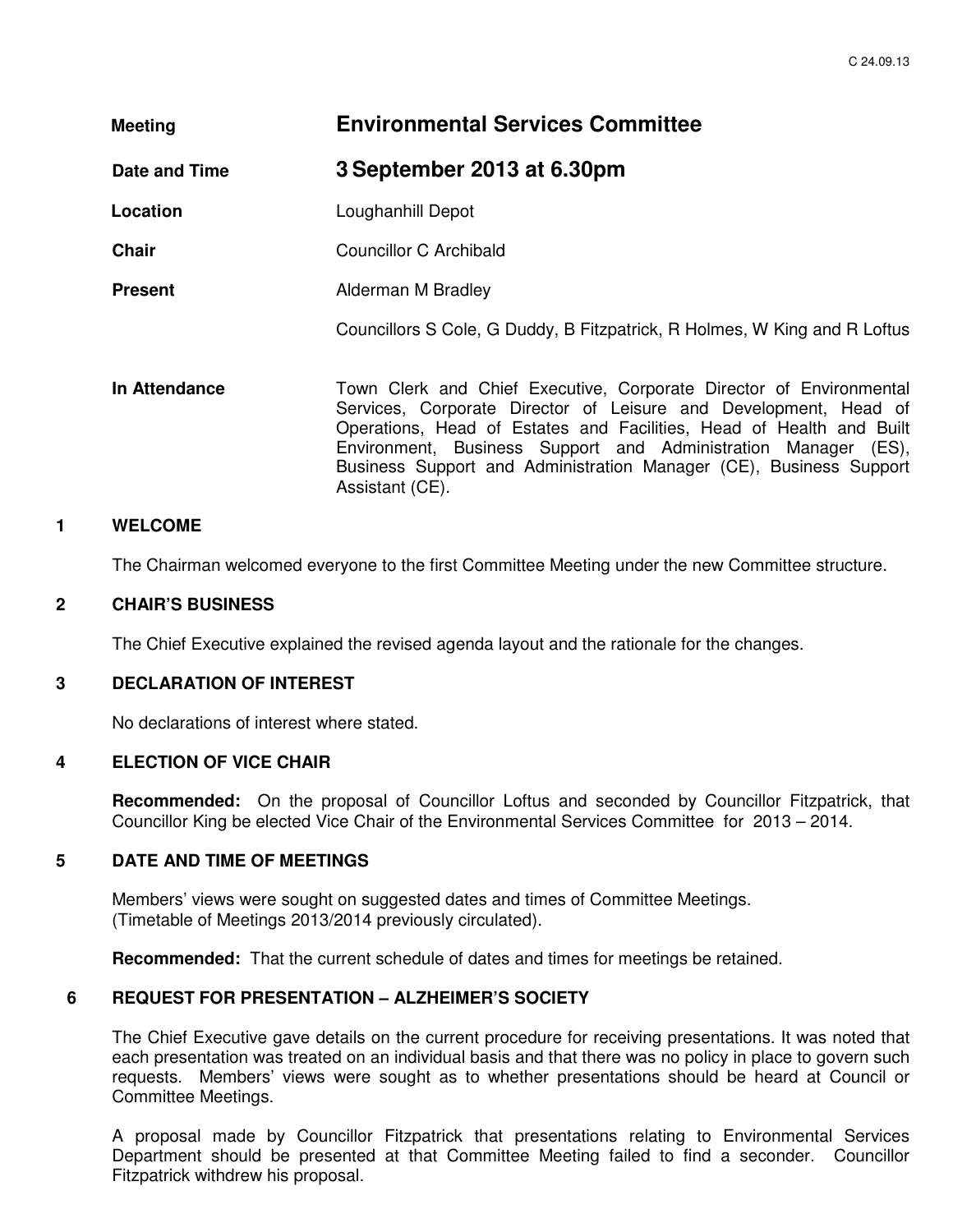**Recommended:** On the proposal of Alderman Bradley and seconded by Councillor Loftus that, given the Society's current work with Council to make Coleraine a dementia friendly Borough, the presentation by the Alzheimer's Society be presented at a Council meeting.

# **7 ENVIRONMENTAL SERVICES REPORT**

The Corporate Director of Environmental Services welcomed everyone to the first Environmental Services Committee Meeting; he explained the new layout of the Report before it was considered (previously supplied).

## **7.1 Dereliction Intervention Funding**

Council had previously submitted bids for 5 sites to the Department of the Environment (DoE) for: Garvagh Town; Bridge Street, Coleraine; Kerr Street, Portrush; Strand Hotel, Portstewart; and Causeway Street Apartments, Portrush. DoE had since clarified that intervention funding would not be made available for the Strand Hotel or Causeway Apartment sites, due to ongoing considerations and/or costs.

The Department had also confirmed that the derelict premises formerly trading as Brook's Wine Bar would also qualify for funding associated with the Revitalise Coleraine Scheme.

It was proposed that the current offer of £140,000 funding would be allocated as follows:

| <b>Bridge Street, Coleraine</b> | £25,000 |
|---------------------------------|---------|
| Park Street, Coleraine          | £30,000 |
| Kerr Street, Portrush           | £25,000 |
| Garvagh town                    | £60,000 |

A full discussion ensued during which a number of Members requested that the maximum possible funding be directed towards Garvagh. Officers confirmed that details of schemes would be brought back to the October meeting of Committee.

**Recommended:** That Council agree expenditure of £140,000 Dereliction Intervention Funding as presented, in principle.

## **7.2 Formal Adoption of Better Regulation Strategy**

Members were advised that the aims of the Better Regulation Strategy were to reduce the regulatory burdens on businesses and in doing so to encourage and assist the competitiveness and growth of Northern Ireland businesses. Given Council's key role in enforcing regulations, Members were asked to consider formal adoption of the strategy, which could be achieved at no cost to Council.

**Recommended:** That Council formally adopts the Better Regulations Strategy and agrees that it be extended to all Northern Ireland Local Authorities.

## **7.3 Business Plans**

Mr Aidan Mullan, Head of Operations; Ms Valerie Shields, Business Support and Administration Manager (ES); Mr John Richardson, Head of Estates and Facilities and Mrs Jackie Barr, Head of Health and Built Environment were introduced to the meeting.

The 4 Environmental Services' officers each made a short presentation to Committee on the business plans for their service areas. Members noted that the planning process for the 2014/2015 year would begin early in 2014 when they would have an opportunity to consider and comment at an early stage on draft plans.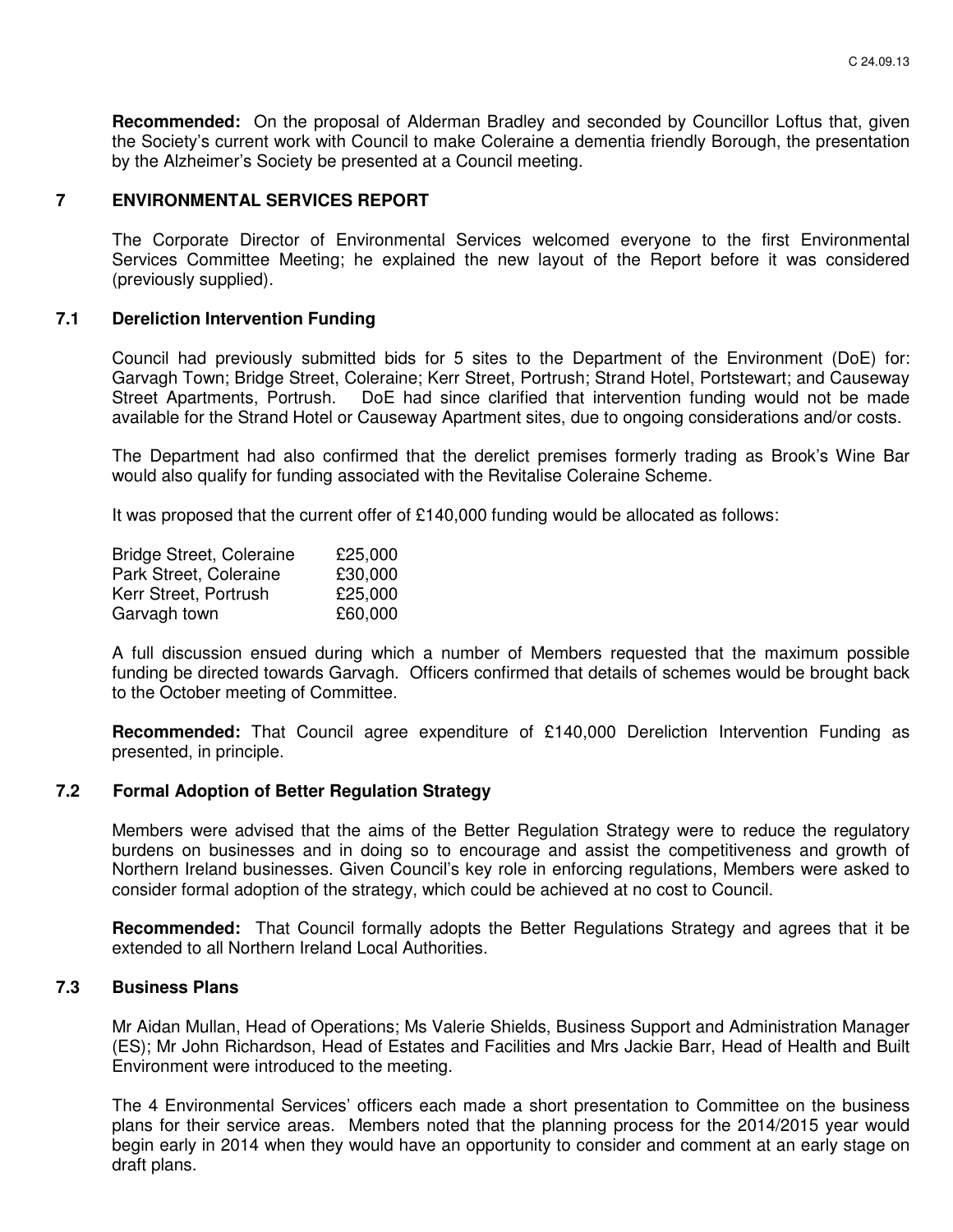**Recommended:** That Council support the Business Planning process and seek the production of draft plans for all services provided through the Environmental Services Department for Council's consideration in advance of the 2014/2015 year.

## **7.4 Road Races (NI) Amendments Bill**

Members' views were sought on recent consultation results in relation to road closure flexibility around the North West 200 (NW 200) and how Council should respond to DRD Roads Service on the issue.

It was noted that the reputation and value of the NW 200 as an international event was significant both in local and regional terms and that the event stimulated spend across a variety of business sectors, generating a positive public relations image for the Borough on a world wide stage.

Major challenges, particularly in relation to the bad weather that forced the 2011 and 2013 races to be abandoned, had significantly impacted on the financial viability of the organising club, those attending the event/non event and the longer term appeal of the NW 200 as a spectator event.

Members noted the outcome of the local consultation on proposed amendments to the 1986 Order.

**Recommended:** That Council welcomes the provision identified from the local consultation process and the flexibility facilitated by the proposed Road Races (Amendment) Bill.

It was further recommended that Council does not support Sunday road closure as a contingency day.

#### **7.5 Tenancy Deposit Scheme**

The Corporate Director of Environmental Services enlarged on the introduction of this Scheme under the Tenancy Deposit Scheme Regulations (NI) 2012 and explained that, from 1 April 2013, any deposit for a private tenancy taken by a landlord or agent would be protected in an approved tenancy deposit scheme set up by the Department for Social Development (DSD).

It was noted that DSD had appointed 4 scheme administrators and that Council officers had the power to issue fixed penalties to landlords who had not complied with the requirements of the Scheme.

**Recommended:** That Council agree to the set up of a fixed penalty, to the amount of £500 per person or twice the deposit whatever is the greatest amount, for a landlord or agent holding a deposit which had not been secured or insured with one of the 4 approved scheme administrators.

## **9 FOR INFORMATION**

#### **9.1 Building Control Report**

Information relating to the processing of Building Control and Property Certificate applications was noted.

## **9.2 Outcome of Legal Proceedings**

**9.3** 

Information relating to legal proceedings was noted as follows:

|                  | <b>Details</b>                                                              | <b>Result</b>         |
|------------------|-----------------------------------------------------------------------------|-----------------------|
| <b>Defendant</b> | Paul Johnston                                                               | <b>Case Dismissed</b> |
| <b>Address</b>   | 30 Thornlea Drive, Coleraine BT52 1X                                        |                       |
| <b>Offences</b>  | Discarding litter contrary to Article 3(1) of the Litter (NI)<br>Order 1994 |                       |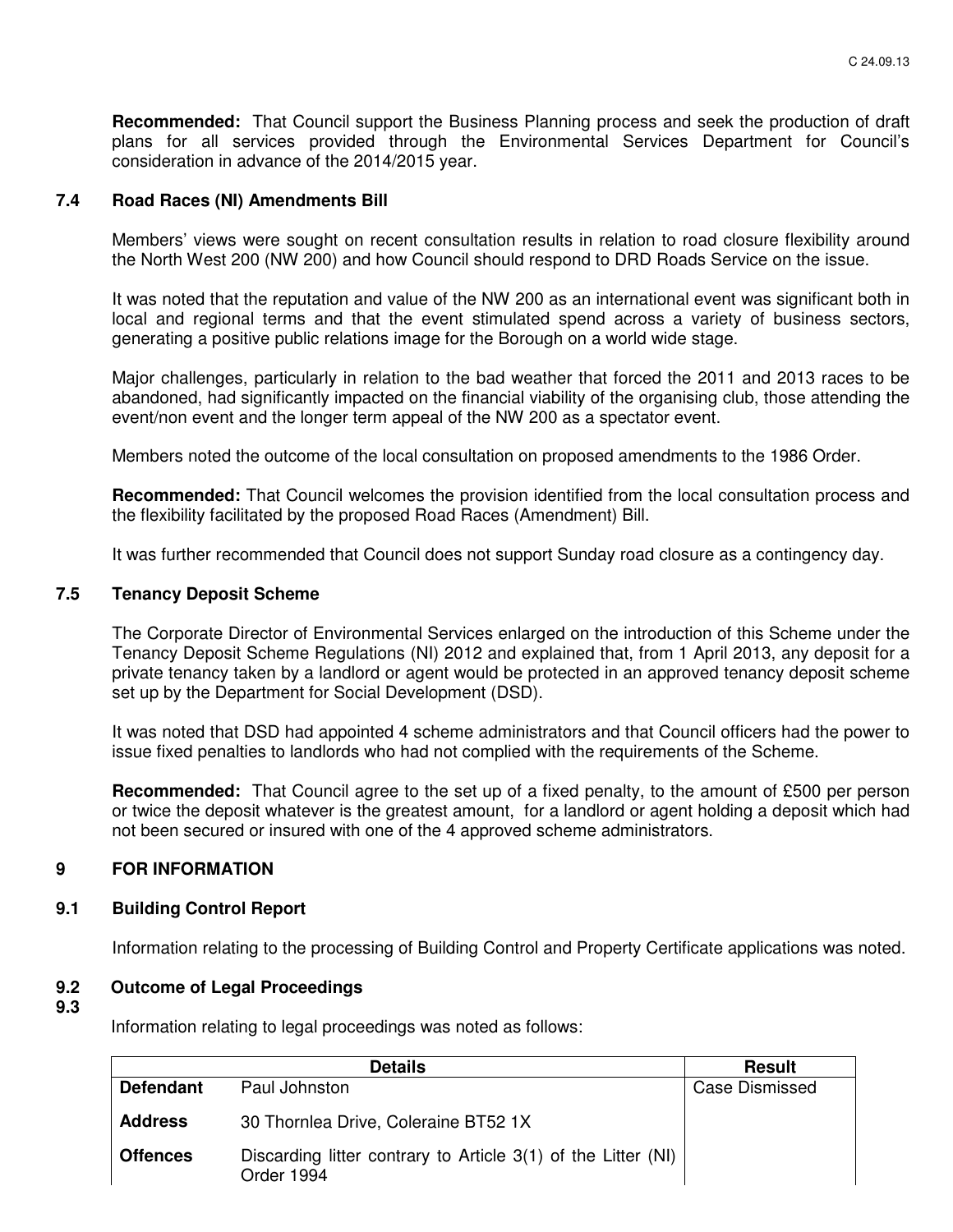| <b>Background</b> | On 5 November 2012 the Enforcement Officer responded<br>to complaint of waste being dumped at the rear of a<br>property. A fixed penalty was issued to defendant which<br>remained unpaid. The case was dismissed when Judge<br>decided that there was not enough evidence to support<br>the case. |                                      |  |
|-------------------|----------------------------------------------------------------------------------------------------------------------------------------------------------------------------------------------------------------------------------------------------------------------------------------------------|--------------------------------------|--|
| <b>Defendant</b>  | <b>Jessie Scott</b>                                                                                                                                                                                                                                                                                | Fine: £80                            |  |
| <b>Address</b>    | 74 Quickthorn Place, Coleraine BT52 2HA                                                                                                                                                                                                                                                            | Legal Costs: £75<br>Court Costs: £16 |  |
| <b>Offences</b>   | Discarding litter contrary to Article 3(1) of the Litter (NI)<br>Order 1994                                                                                                                                                                                                                        |                                      |  |

| <b>Background</b> | On 8 February 2013 the Enforcement Officer responded<br>to complaint of bags dumped in Hawthorn Place,<br>Coleraine. A fixed penalty was issued to defendant<br>which remained unpaid. A case was prepared for court<br>and the defendant was convicted.                  |                                     |            |
|-------------------|---------------------------------------------------------------------------------------------------------------------------------------------------------------------------------------------------------------------------------------------------------------------------|-------------------------------------|------------|
| <b>Defendant</b>  | <b>Kenneth Billard</b>                                                                                                                                                                                                                                                    | Fine:<br>£50                        |            |
| <b>Address</b>    | 11 Riverview Avenue, Coleraine BT51 3JA                                                                                                                                                                                                                                   | Legal Costs:<br>Court Costs:        | £75<br>£38 |
| <b>Offences</b>   | Failing to respond to Article 20 Notice;                                                                                                                                                                                                                                  |                                     |            |
| <b>Background</b> | On 26 October 2012 the Enforcement Officer observed<br>defendant discarding litter from his vehicle. An Article 20<br>notice was sent to defendant to request information and<br>this was not returned. A case was prepared for court and<br>the defendant was convicted. |                                     |            |
| <b>Defendant</b>  | Hayley Robinson                                                                                                                                                                                                                                                           | <b>£Nil</b><br>Fine:                |            |
| <b>Address</b>    | 5 Mount Street, Coleraine BT52 1HG                                                                                                                                                                                                                                        | Legal Costs:<br><b>Court Costs:</b> | £270       |
| <b>Offences</b>   | Discarding litter contrary to Article 3(1) of the Litter (NI)<br>Order 1994                                                                                                                                                                                               |                                     |            |
| <b>Background</b> | The Enforcement Officer responded to complaints about<br>litter dumped at Mountsandel Road. A fixed penalty was<br>issued to the defendant which remained unpaid. A case<br>was prepared for court and the defendant was convicted.                                       |                                     |            |

## **10 CORRESPONDENCE**

## **10.1 Timing of Network Infrastructure Works**

Read letter dated 26 August 2013 from Department for Regional Development re works at Sandleford Bridge. Noted.

# **11 ANY OTHER BUSINESS**

# **11.1 Railings at Portstewart Crescent**

At a Member's request, the Chief Executive undertook to request Department of Environment Roads Service to provide rail barriers along the Portstewart Crescent from the Witches Hat to the beginning of the steps to the Convent walk.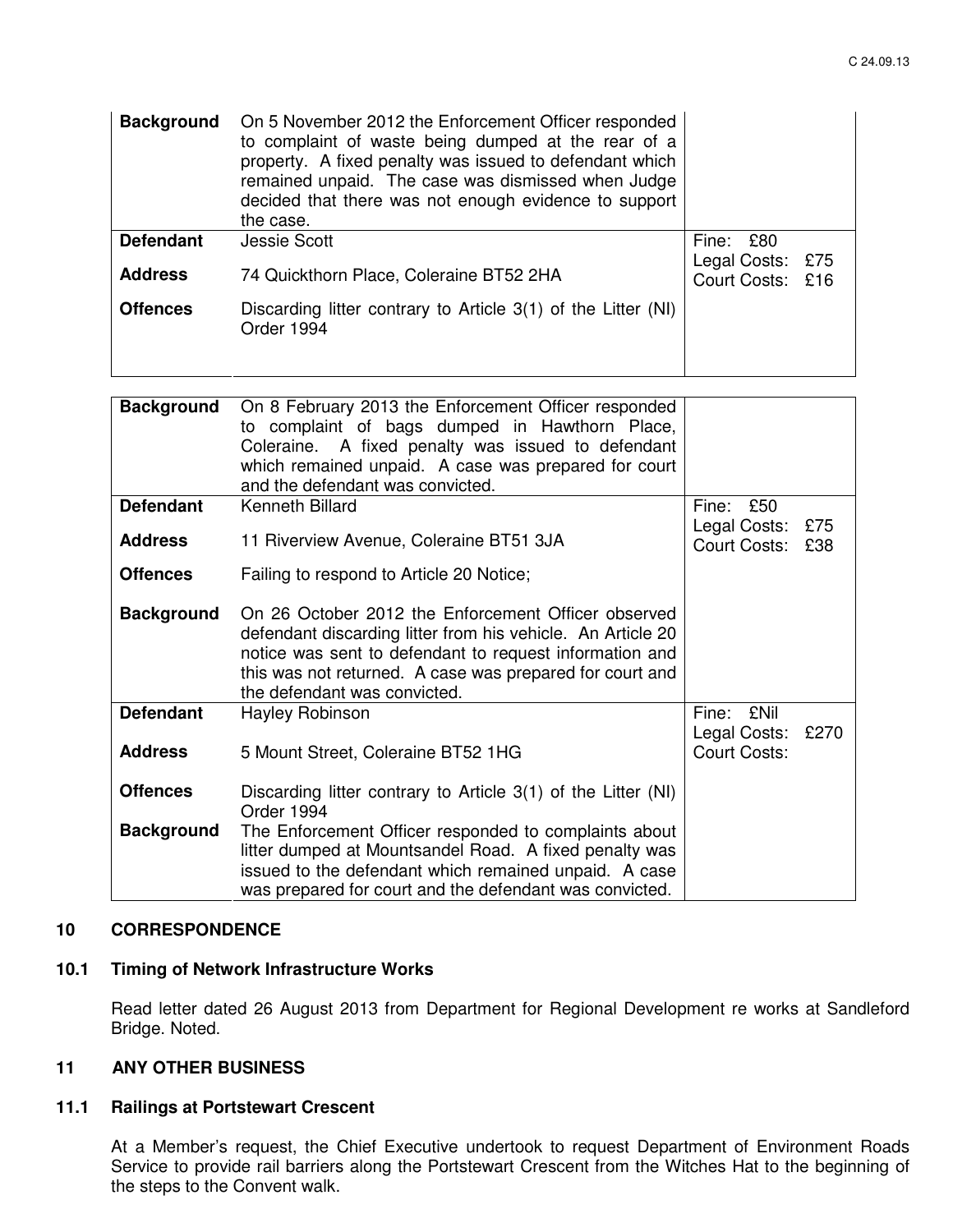## **11.2 Mullaghacall Lane, Portstewart – Ownership**

At the request of a Member, the Head of Estate and Facilities undertook to investigate ownership of the laneway at Mallaghacall, between Mill Road and Sunset Park.

#### **11.3 Bin Lorry Safety at Caravan Sites**

A Member raised concerns regarding the dangers surrounding bin lorries reversing into caravan sites and the risk associated with small children.

The Corporate Director of Environmental Services advised that the Health and Safety Officer was currently investigating this matter.

## **11.4 Station Square, Portrush - Lighting**

At the request of a Member, the Corporate Director of Leisure and Development undertook to investigate the functionality of the lighting system at Station Square.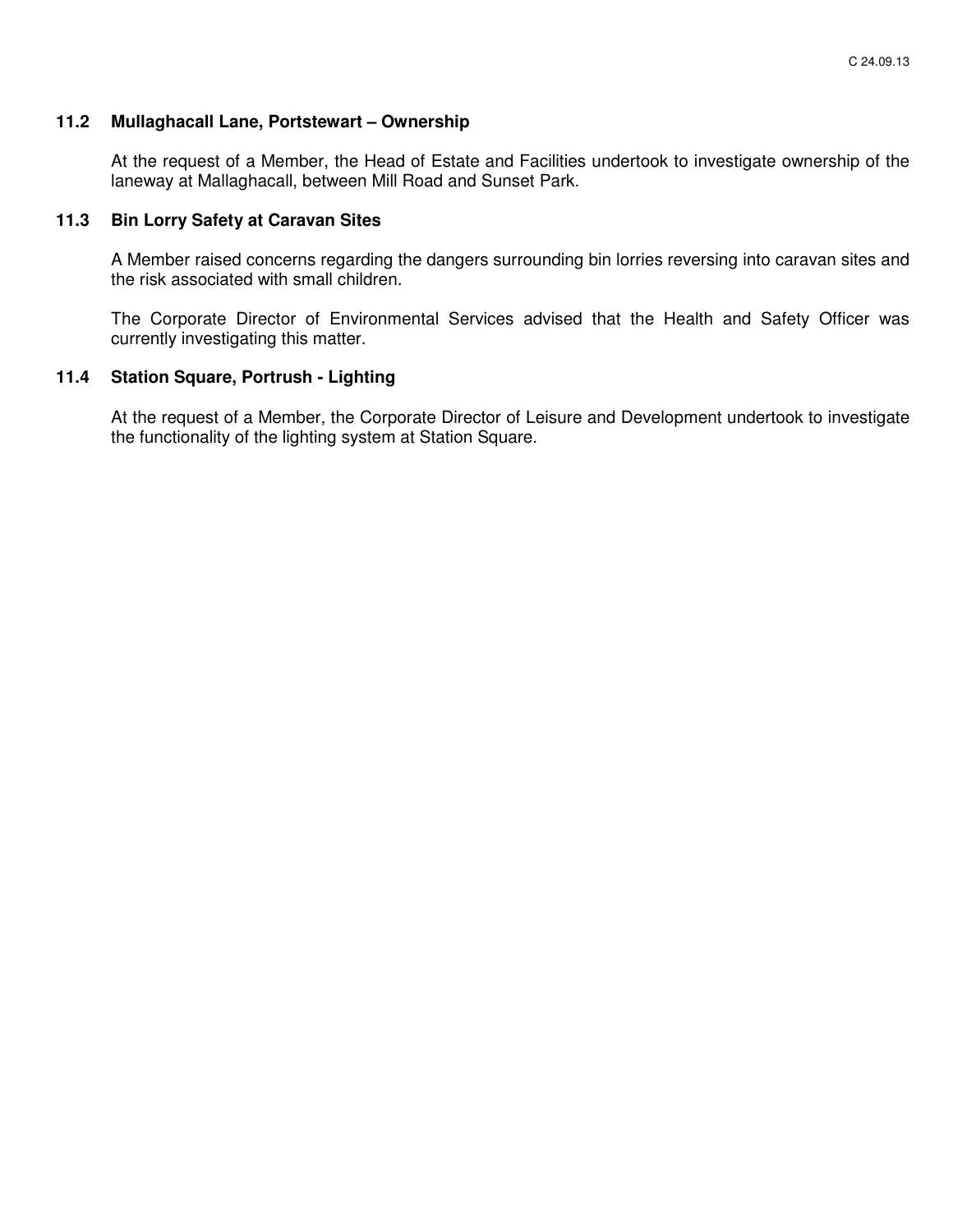| <b>Meeting</b> | <b>Leisure and Development Committee</b>                                                                                                                                          |
|----------------|-----------------------------------------------------------------------------------------------------------------------------------------------------------------------------------|
| Date and Time  | 10 September 2013 at 6.30pm                                                                                                                                                       |
| Location       | Coleraine Leisure Centre                                                                                                                                                          |
| <b>Chair</b>   | Councillor W McCandless                                                                                                                                                           |
| <b>Present</b> | Aldermen M Hickey, N Hillis and J McClure                                                                                                                                         |
|                | Councillors Y Boyle, P Fielding and A McQuillan                                                                                                                                   |
| In Attendance  | Town Clerk and Chief Executive, Corporate Director of Leisure and<br>Development, Head of Development Services, Healthy Living and Sports<br>Manager and Administrative Assistant |

# **1 WELCOME**

The Chair welcomed everyone to the first Committee Meeting under the new Committee structure.

## **2 APOLOGY**

An apology was recorded for Councillor Barbour.

### **3 CHAIR'S BUSINESS**

The Chief Executive explained the revised Agenda layout and the rationale for the changes.

# **4 DECLARATIONS OF INTEREST**

No declarations of interest were stated.

#### **5 ELECTION OF VICE CHAIR**

**Recommended:** On the proposal of Councillor Boyle and seconded by Alderman McClure that Alderman Hickey be elected Vice Chair of the Leisure and Development Committee for 2013-2014.

## **6 DATE AND TIME OF MEETINGS**

Members' views were sought on the suggested dates and times of Committee Meetings (Timetable of Meetings 2013/2014 previously circulated).

**Recommended:** That the current schedule of dates and times for meetings be retained.

# **7 REQUESTS FOR PRESENTATIONS**

The Chief Executive gave details on the current procedure for receiving presentations. It was noted that each presentation was treated on an individual basis and that there was no policy in place to govern such requests. Members' views were sought as to whether the following presentations should be heard at Council or Committee Meetings.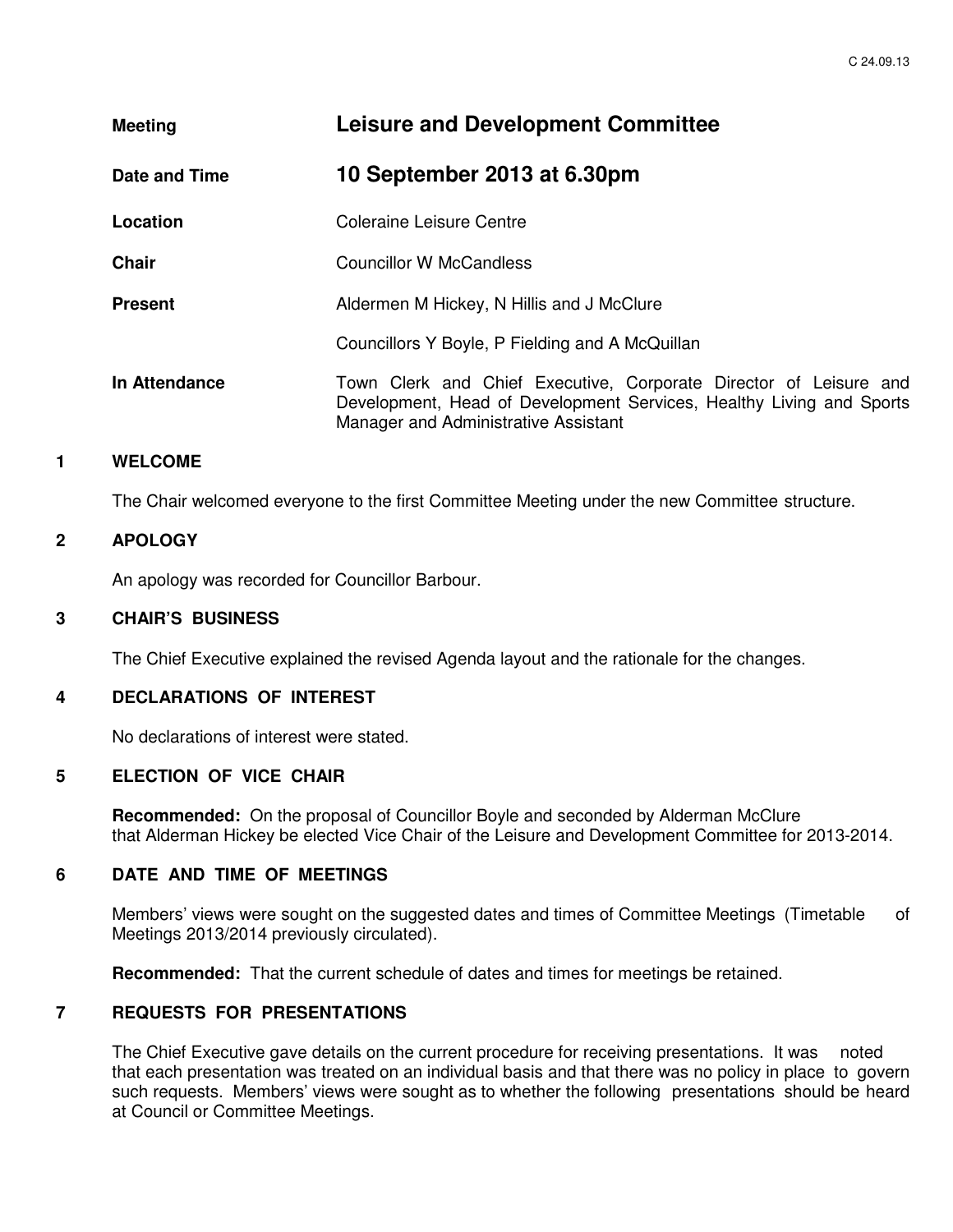## **7.1 Advice NI**

 **Recommended:** That the presentation from Advice NI be presented at a Meeting of the Leisure and Development Committee.

#### **7.2 Translink**

 **Recommended:** That the presentation from Translink be presented at a Council Meeting.

## **8 LEISURE AND DEVELOPMENT SERVICES' REPORT**

Consideration was given to the Leisure and Development Services' Report (previously supplied).

## **8.1 Leisure and Development – General Overview**

 The Corporate Director of Leisure and Development presented Members with a general overview of the organisational structure, financial resources, roles/responsibilities and current work priorities in the Leisure and Development Directorate.

## **8.2 Refurbishment of Harpur's Hill Community Centre**

The Corporate Director of Leisure and Development advised members that the Harpur's Hill Community Centre was in a very poor state of repair and that consequently it was greatly underused. He stated that the Centre currently provided space for various groups and that refurbishment would generate greater usage of the building and increase the viability of the facility.

Members noted that Harpur's Hill was identified as an Area at Risk within the Department of Social Development's (DSD) programme and that refurbishment of the building was included in the Council's Capital Programme.

Capital costs were estimated at £400,000 with proposed funding sources as follows:

- £100,000 DSD
- £300,000 Council/other funding.

**Recommended:** That Council accepts the provisional offer of £100,000 from DSD for the reburbishment of Harpur's Hill Community Centre and agrees to match fund the project.

#### **8.3 Replacement Crane for Coleraine Marina**

Members were advised that in 2012 the Marina crane had been decommissioned having failed a structural inspection. The crane had been operated by the Marina Superintendent and was used to lift boats throughout the season.

 A suitable second hand crane had been identified in Lyme, Manchester at a cost of £32,500.00 plus VAT.

 Members considered the business case for replacing the crane and noted the impact of it not being replaced.

**Recommended:** That Council proceed with the purchase of the WISE 20T crane at a cost of £32,500.00 plus VAT.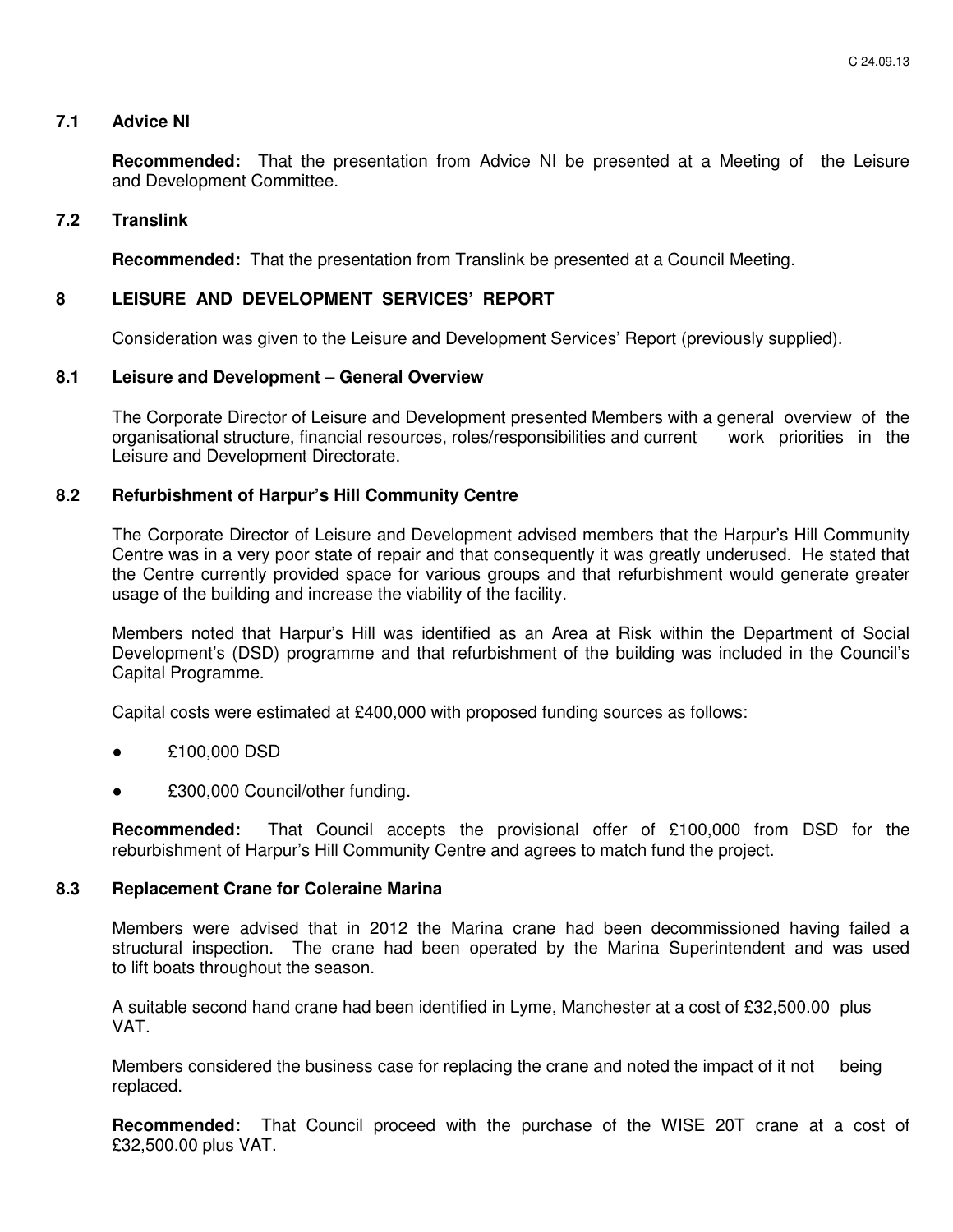#### **8.4 Journey to Market**

Members were advised that this project was designed by the officer team to prepare 30 local craft and food producers to bring their products to the public through the Causeway Speciality Market. An application for funding of the project to Invest Northern Ireland and the European Sustainable Competitiveness Programme 2007-2013 had been successful, with an offer of £108,471.00 secured (75%). The Programme would run until December 2015 and would consist of seminars, one to one mentoring, best practice visits and the creation of additional trading space through the provision of an enhanced customised stall area and refrigeration facilities.

**Recommended:** On the proposal of Alderman Hickey and seconded by Councillor P Fielding that Council accepts the Letter of Offer for £108,471.00 for the Journey to Market project and agrees match funding of £36,157 over three years.

#### **8.5 'Bus Stop' Project**

Councillor McQuillan joined the Meeting.

It was noted that the 'Bus Stop' project, designed by the officer team, aimed to promote self employment as an option to graduates and students at the University of Ulster, Coleraine and focused on key relevant sectors that reflected Coleraine's sales proposition. An application for funding to Invest Northern Ireland and the European Sustainable Competitiveness Programme 2007-2013 had been successful, with an offer of £81,372.00 secured (75%). The total project costs were £108,496.00 and the project would run until December 2015 seeking to develop and create a cluster of indigenous small businesses that operate in the 'big data' world.

**Recommended:** On the proposal of Councillor Boyle and seconded by Alderman Hickey that Council accepts the Letter of Offer for £81,372.00 for the 'Bus Stop' project and agrees match funding of £27,124.00 over three years.

#### **8.6 Local Democracy Week 2013 – Use of Council Chamber**

The Head of Development Services advised Members that Local Democracy Week 2013 would run from 14 – 20 October 2013. Activities were usually led locally by the Community Development Team of Council in partnership with the North East Education and Library Board (NEELB) Youth Service. The Youth Service Local Lead Officer, Mr Eugene Stewart, had put forward a new proposition this year which included a request for the members of NEELB Youth Council, supported by Youth Officers, to use the Council Chamber for an event to take place on the evening of 17 October 2013. The young people would participate in their own debates and all Members would be welcome to come along to the Public Gallery to listen and meet them for refreshments afterwards.

**Recommended:** That Council approve the use of the Chamber to host this event for Local Democracy Week 2013.

#### **8.7 Remembering the Victims of the 1973 Coleraine Bomb**

Following the 40<sup>th</sup> Anniversary of the Coleraine Bomb Memorial Service Council agreed that:

 "The erection of a memorial for the victims of the 1973 bomb in Coleraine be discussed at a meeting of one of the new Committees when created in September".

 Discussion took place regarding the best way in which to proceed with the matter. Members acknowledged the sensitivity of this issue and that it needed to be considered carefully.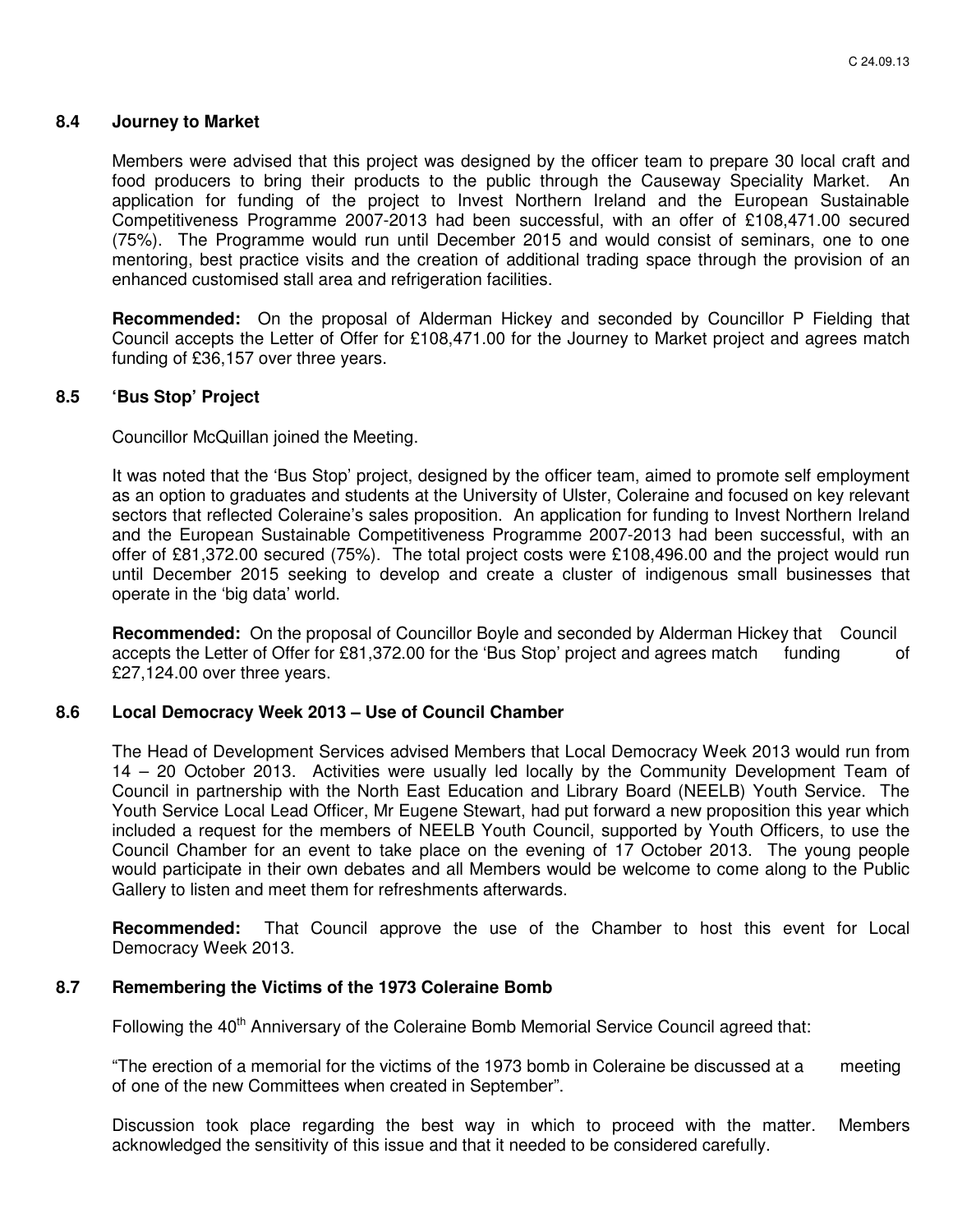**Recommendation:** That the opinions of the families be sought and the findings be brought back to a future meeting of Committee.

### **9 FOR INFORMATION**

#### **9.1 Campervan Facility Update**

Members noted that the campervan facility at Sandhill Drive was now fully operational and provided ten overnight parking bays with an additional two service bays for fresh water, grey waste and leisure battery charging. Whilst the facility had been open for use since June, the commission of the Aire's Unit and the pay and display machine had been delayed and were not operational until Thursday 15 August 2013 with stage one practical completion. The facility would be checked regularly and, during the start up period, any initial issues identified would be addressed.

#### **9.2 Dunluce Centre**

It was noted that the Dunluce Centre would close on 30 September 2013. Options in respect of this facility, the Metropole site and the Recreation Grounds at Portrush were being examined by V4 Services through a market testing process.

#### **9.3 NI International Airshow**

The 2013 NI International Airshow took place on Saturday 31 August and Sunday 1 September at West Bay, Portrush with an estimated 100,000 people attending the event.

It was noted that, following the announcement that Jeff Brownhut intended to retire, the officers would now review the purpose and nature of the event in order to develop the content and delivery for future years. A report would be brought back to Committee.

#### **9.4 Causeway Museum Service**

Members noted the following dates for their diaries:

- Official launch of Coleraine 400 Exhibition 7.30pm 23 September 2013
- 'Heritage Practice in Contested Spaces' Seminar 23/26 September 2013 in Roe Valley Arts & Cultural Centre
- North East PEACE III Cultural Fusions finale 1.45pm 6.30pm 26 September for River Bann boat trip. Spaces limited so please book in advance.

#### **10 Any Other Business**

#### **10.1 Temporary Toilets – Portrush**

Reference was made to the siting of the temporary toilets at Lansdowne, Portrush and the problems caused by the closure of the toilets at Dunluce Avenue.

Members' comments would be passed to the Corporate Director of Environmental Services.

#### **10.2 Residential Home – Water Charges**

A query was raised regarding a Residential Home being charged for water by Council.

The matter would be passed to the Corporate Director of Environmental Services for investigation.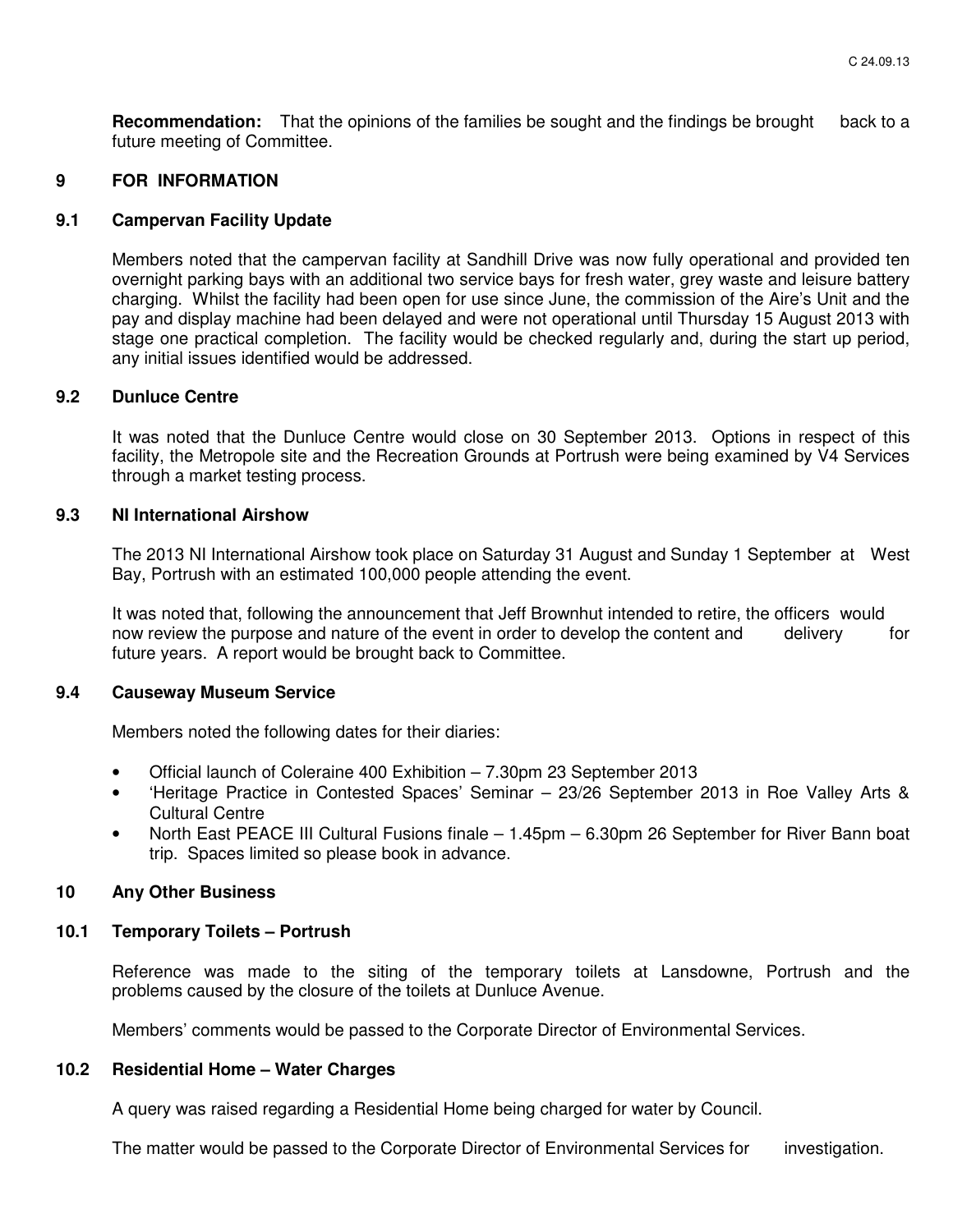# **10.3 Council Working Groups**

 Following a query regarding Council Working Groups the Chief Executive advised that a Report would be presented to the Corporate Affairs Committee on 17 September 2013.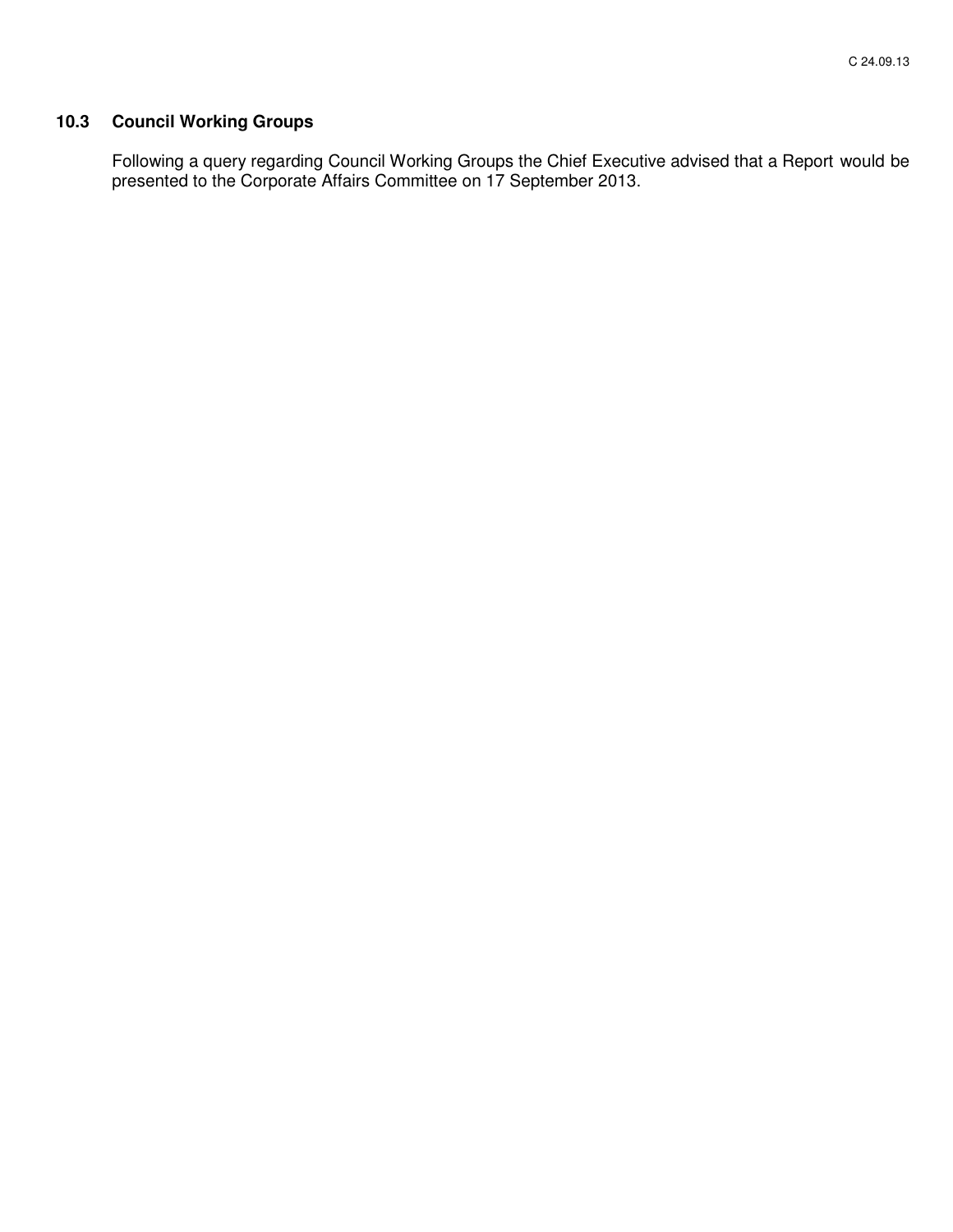| <b>Meeting</b> | <b>CORPORATE AFFAIRS COMMITTEE</b>                                                                             |
|----------------|----------------------------------------------------------------------------------------------------------------|
| Date and Time  | 17 September 2013 at 6.30pm                                                                                    |
| Location       | <b>Bann View Committee Room</b>                                                                                |
| <b>Chair</b>   | Alderman M Bradley                                                                                             |
| <b>Present</b> | The Mayor, Councillor D Harding, The Deputy Mayor, Councillor M Fielding                                       |
|                | Aldermen M Hickey and J McClure                                                                                |
|                | Councillors C Alexander, G Duddy and D McClarty                                                                |
| In Attendance  | Town Clerk and Chief Executive, Head of Central Services, Head of<br>Finance, Business Support Assistant (CE). |

#### **1 WELCOME**

The Chair welcomed everyone to the first Committee Meeting under the new Committee structure.

#### **2 CHAIR'S BUSINESS**

The Chief Executive explained the revised agenda layout and the rationale for the changes.

## **2.1 Sympathy**

The Chair and Members extended condolences to the families who had lost loved ones in tragic circumstances at the weekend. Letters of condolence would be sent to the families.

#### **2.2 Best wishes**

The Chair and Members extended best wishes for a full recovery to the man who got into difficulties in the water at Portstewart Harbour on Saturday 14 September and a letter would be sent.

## **3 DECLARATION OF INTEREST**

One declaration of interest was stated by the Chief Executive in relation to item 4.1.

# **4 ELECTION OF VICE CHAIR**

**Recommended:** On the proposal of Councillor Duddy and seconded by Alderman McClure that Councillor McClarty be elected Vice Chair of the Corporate Affairs Committee for 2013 – 2014.

## **5 DATE AND TIME OF MEETINGS**

Members' views were sought on suggested dates and times of Committee Meetings. (Timetable of Meetings 2013/2014 previously circulated). The Committee deferred agreeing a date and time for future meetings until the update of the governance arrangements had been completed.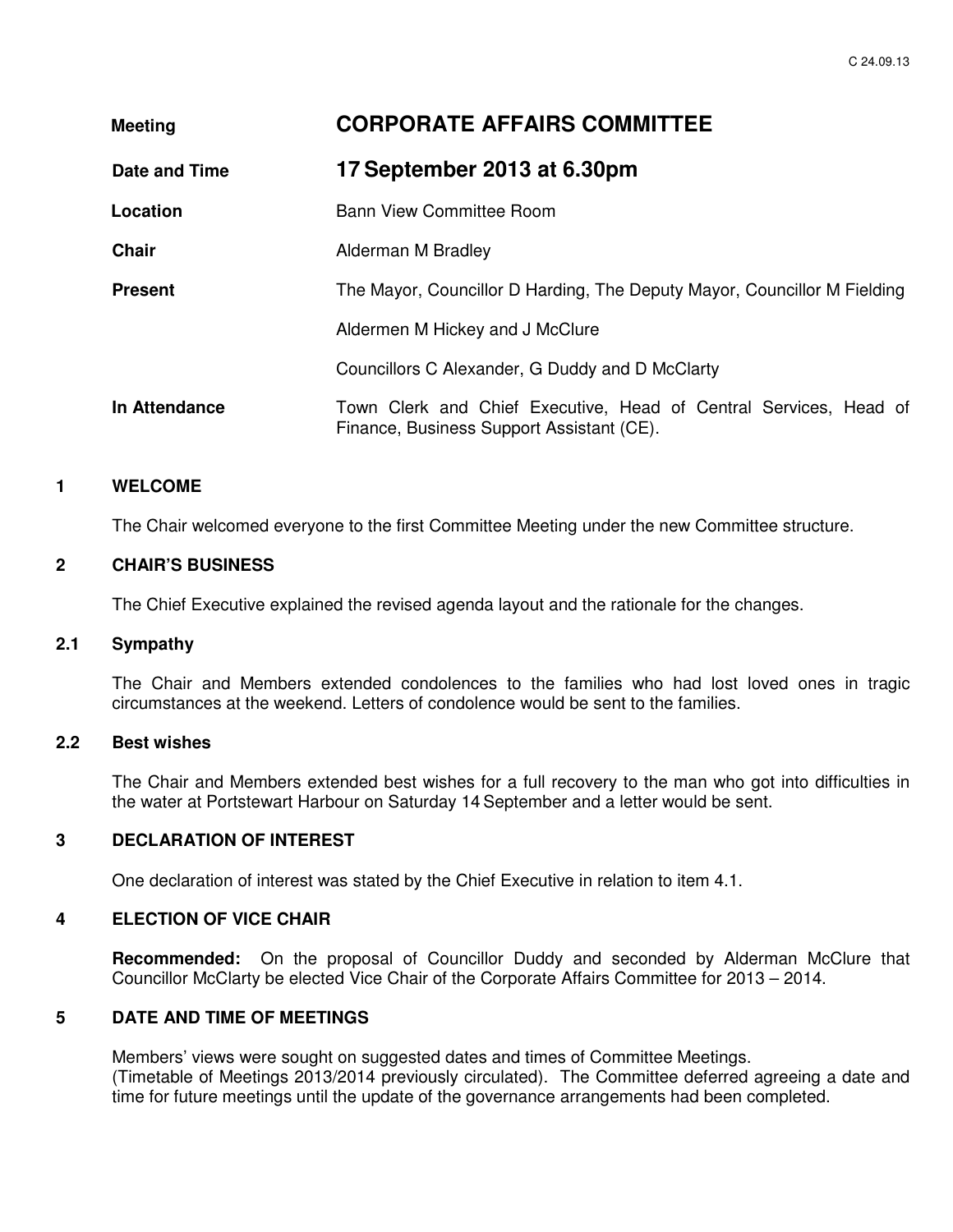### **6 CHIEF EXECUTIVE'S REPORT**

The Chief Executive welcomed everyone to the first Meeting of the Corporate Affairs Committee; he explained the new layout of the Report before it was considered (previously supplied).

#### **6.1 Council Working Groups and Representation on External Bodies**

Members reviewed the existing internal and external working groups' structure and Committee representatives for 2013/14. Officers had previously assigned these groups to an appropriate Committee; ie. the Environmental Services, Leisure and Development or Corporate Affairs. Members' opinions were sought on the assimilation of the various Council working groups into the new Committee structure.

**Recommended:** Following discussion of those working groups assigned to Corporate Affairs, it was recommended that the following groupings should become redundant and should cease to exist and that their respective work should become the responsibility of the Corporate Affairs Committee:

- Equality Working Group
- Gender Action Working Group
- Governance Working Group
- Human Resources Group
- ICE Programme Regional Governance Group
- Planning Working Group

It was further recommended that should any issues arise relating to any of the proposed ceased Committees, these could be addressed at a Sub Committee level.

## **6.2 Review of Governance Arrangements - Committee Structure**

The Mayor joined the Meeting.

At the Governance Working Group Meeting in August Members reviewed their previous considerations of the new Committee structures. It was noted that the revised governance arrangements were in a 'pilot' period and that revisions could be recommended to Council at any time.

**Recommended:** That Council adopts the two Council meetings per month model for the remainder of the governance 'pilot' period.

Councillor McClarty left the Meeting.

#### **7 FOR INFORMATION**

**7.1 Finance** 

#### **7.1.1 Accounts**

Members had previously received accounts for August 2013 for information.

#### **7.1.2 Councillors Allowance**

The Department of the Environment had agreed maximum rates of allowances payments to Councillors under the Local Government Regulations (Northern Ireland) 2012. A 1% increase had been agreed for both Councillors Allowance and Special Responsibility Allowance with effect 1 April 2013.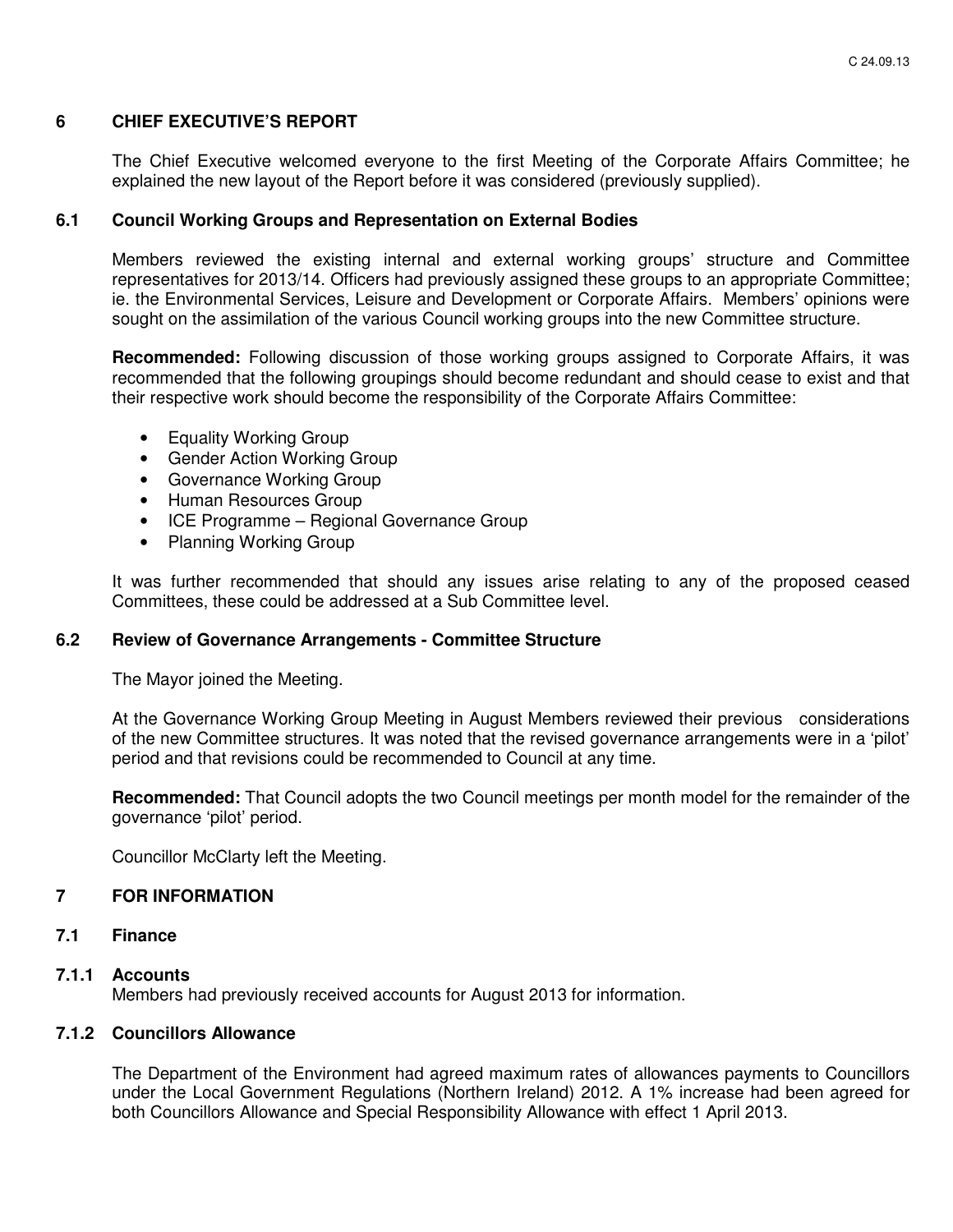## **7.2 Review of Public Administration**

## **7.2.1 Consultation on Procedures for the Recruitment and Selection of Clerk and Chief Executive in the 11 new Councils**

The Chief Executive gave details relating to a consultation document issued by the Local Government Staff Commission to each of the 11 Statutory Transition Committees with regard to recruitment and selection of Clerk and Chief Executive position in the new Council. The Statutory Transition Committee was preparing a response to the consultation and results would be fed back to Committee in due course.

The Chief Executive, having declared an interest in this topic, took no part in the discussion.

#### **7.2.2 Resignation of Councillor G McLaughlin**

 Members were advised that having served for over 20 years, Councillor G McLaughlin had submitted his resignation from Council with effect from 24 September 2013. The Electoral Officer had been notified and had confirmed that he had written to the Nominating Officer of the SDLP seeking the Party's nominee to fill the vacancy within a 30 day period.

Members would be kept informed on progressions for filling the vacancy.

### **7.2.3 Second Tranche Guidance Associated with Local Government (Statutory Transition Committees) Regulations (Northern Ireland) 2013**

 The Chief Executive provided information to Members on a second piece of guidance in respect of Local Government (Statutory Transition Committees) Regulations (Northern Ireland) 2013, that would aid Councils to establish and operate Statutory Transition Committees.

The guidance mainly focused on financial aspects of a Statutory Transition Committee (STC) and the budget for the STCs would be split evenly between the four merging Councils, it was noted that the budget for the Shadow Council would be allocated based on a proportionate method.

#### **8 MEMBERS' SERVICES**

#### **8.1 Forecast of Key Council Events for Period mid September – 31 October 2013**

 Committee noted information on the Forecast of Key Council Events for period mid September – 31 October 2013 as contained in the report.

#### **9 CORRESPONDENCE**

#### **9.1 Replacement of Housing Benefit for Rates**

 Read letter dated 22 July 2013 from the Department of Finance and Personnel regarding the outcome of the preliminary consultation and providing details of a second consultation paper. Noted.

## **9.2 Appointment of 1 District Councillor to the Northern Ireland Fire and Rescue Service Board**

 Read letter dated 10 September 2013 from the Department of Health, Social Services and Public Safety providing details of the post and how to apply. Noted.